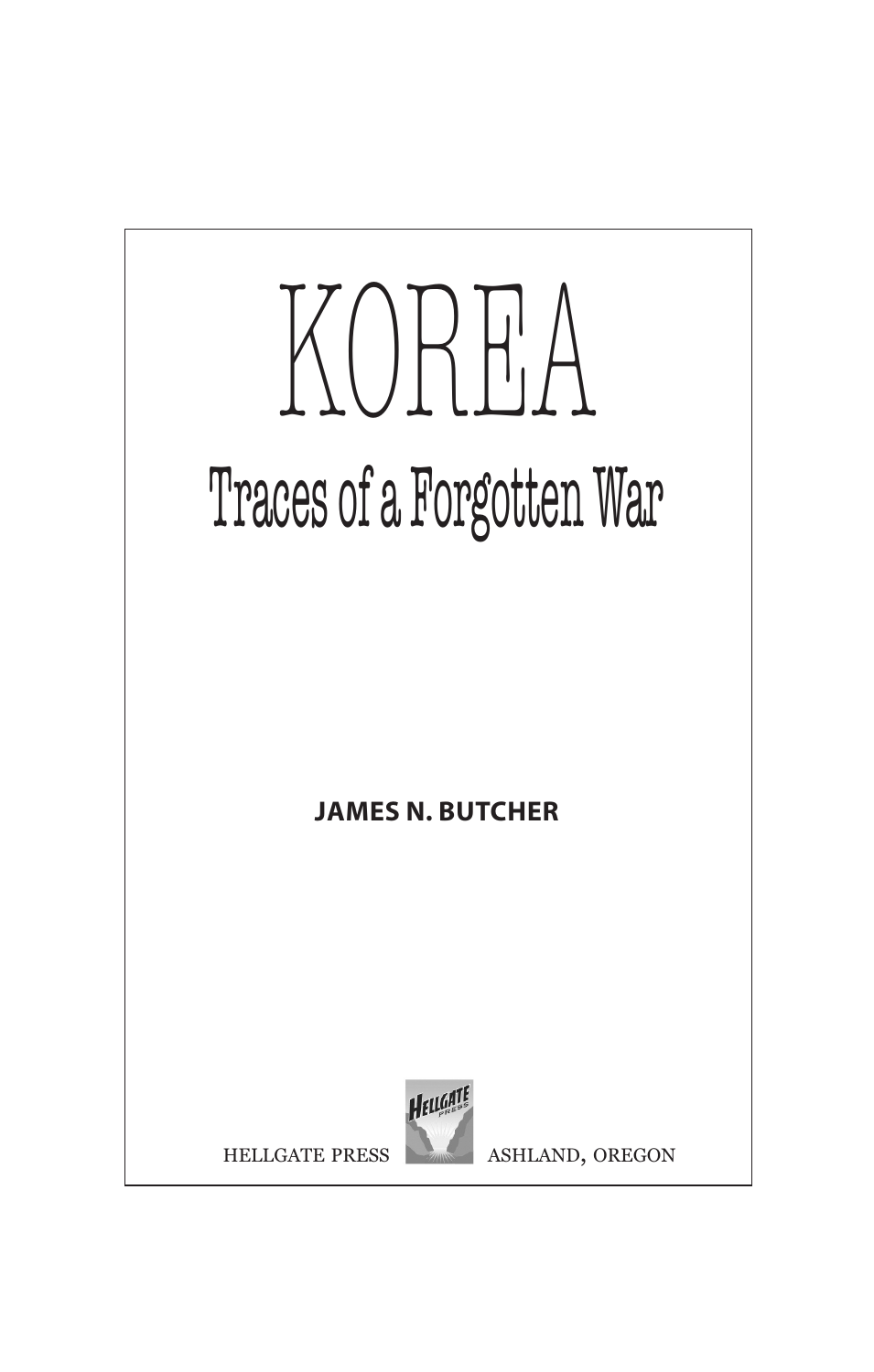### KOREA: TRACES OF A FORGOTTEN WAR ©2013 JAMES N. BUTCHER

### Published by Hellgate Press (An imprint of L&R Publishing, LLC)

All rights reserved. No part of this publication may be reproduced or used in any form or by any means, graphic, electronic or mechanical, including photocopying, recording, taping, or information and retrieval systems without written permission of the publisher.

> Hellgate Press PO Box 3531 Ashland, OR 97520 www.hellgatepress.com

### Editing: Harley B. Patrick Cover Design: Richard Butcher, L. Redding

*Library of Congress Cataloging-in-Publication Data is available on request.*

ISBN: 978-1-55571-724-7

Printed and bound in the United States of America First edition 10 9 8 7 6 5 4 3 2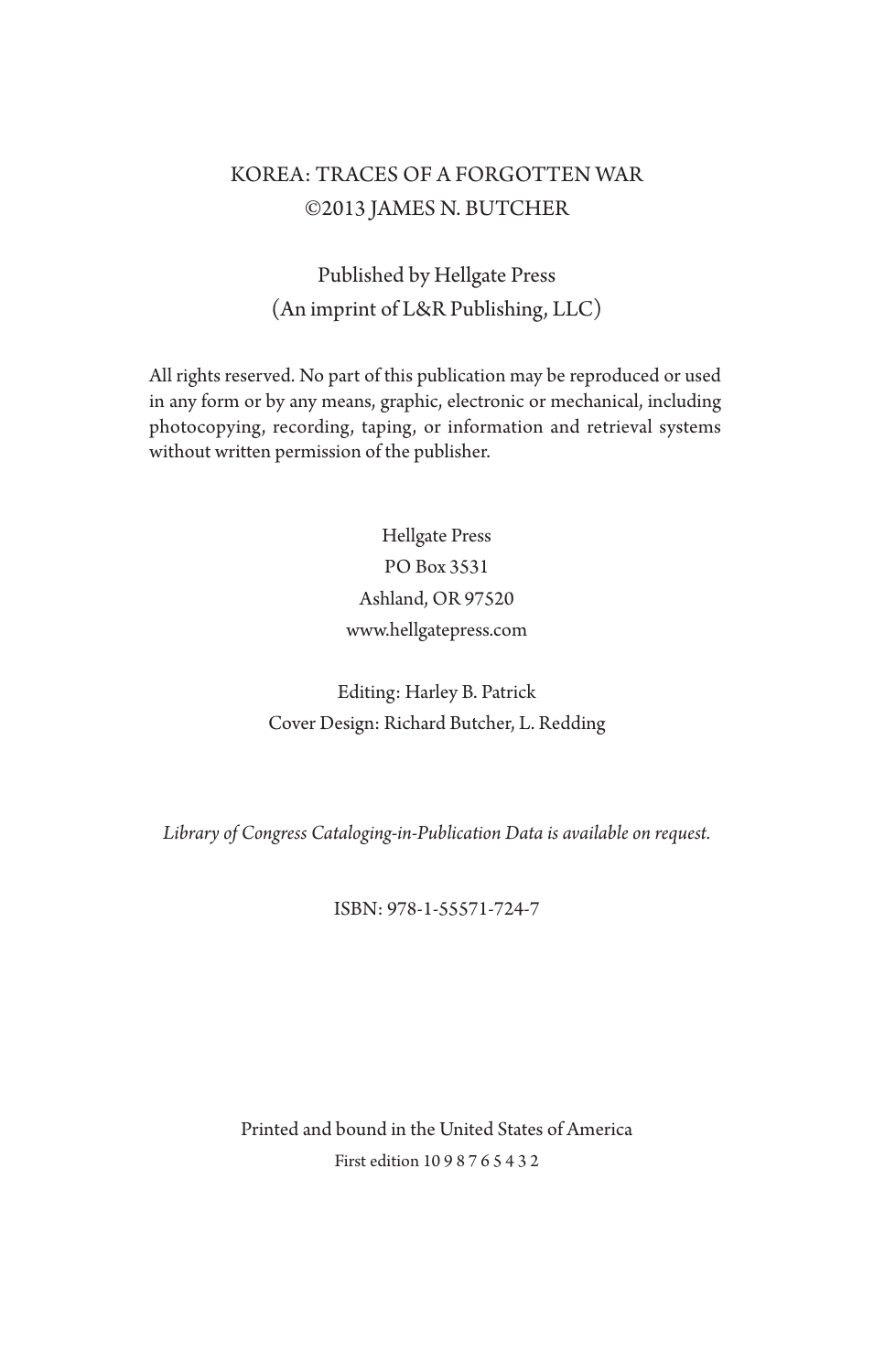*To the memory of all myfriends in the 17th Infantry who did not come home. Your sacrifices for thegreater good are not forgotten bythose who survived.*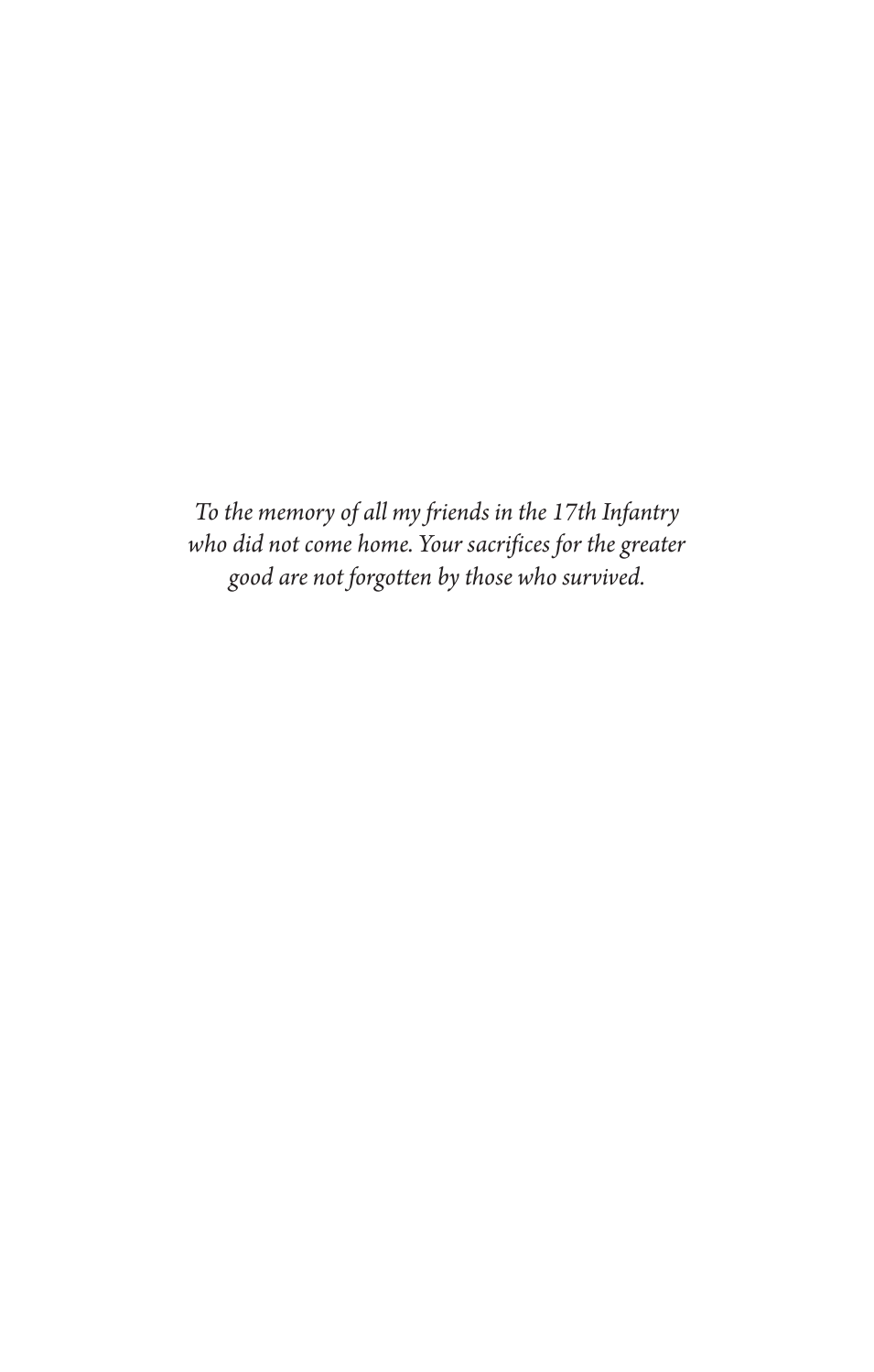### **Also By the Author**

*Abnormal Psychology and Modern Life(15th edition) With S. Mineka & J. Hooley(2013)*

*A Beginner's Guide to the MMPI-2 (3rd Edition, 2011)*

*A Beginner's Guide to the MMPI-A With C.L. Williams(2011)*

*Oxford Handbook of Personality Assessment J.N. Butcher(Ed)(2009)*

*Personality Assessment in Treatment Planning With J.L. Perry(2008)*

*Assessing Hispanic Clients Usingthe MMPI-2 and MMPI-A With J. Cabiya, E.M. Lucio, & M. Garrido (2007)*

*The MMPI/MMPI-2/MMPI-A in Court(3rd edition) With K.S. Pope & J. Seelen (2006)*

> *MMPI-2: A Practitioner's Guide J.N. Butcher(Ed.)(2005)*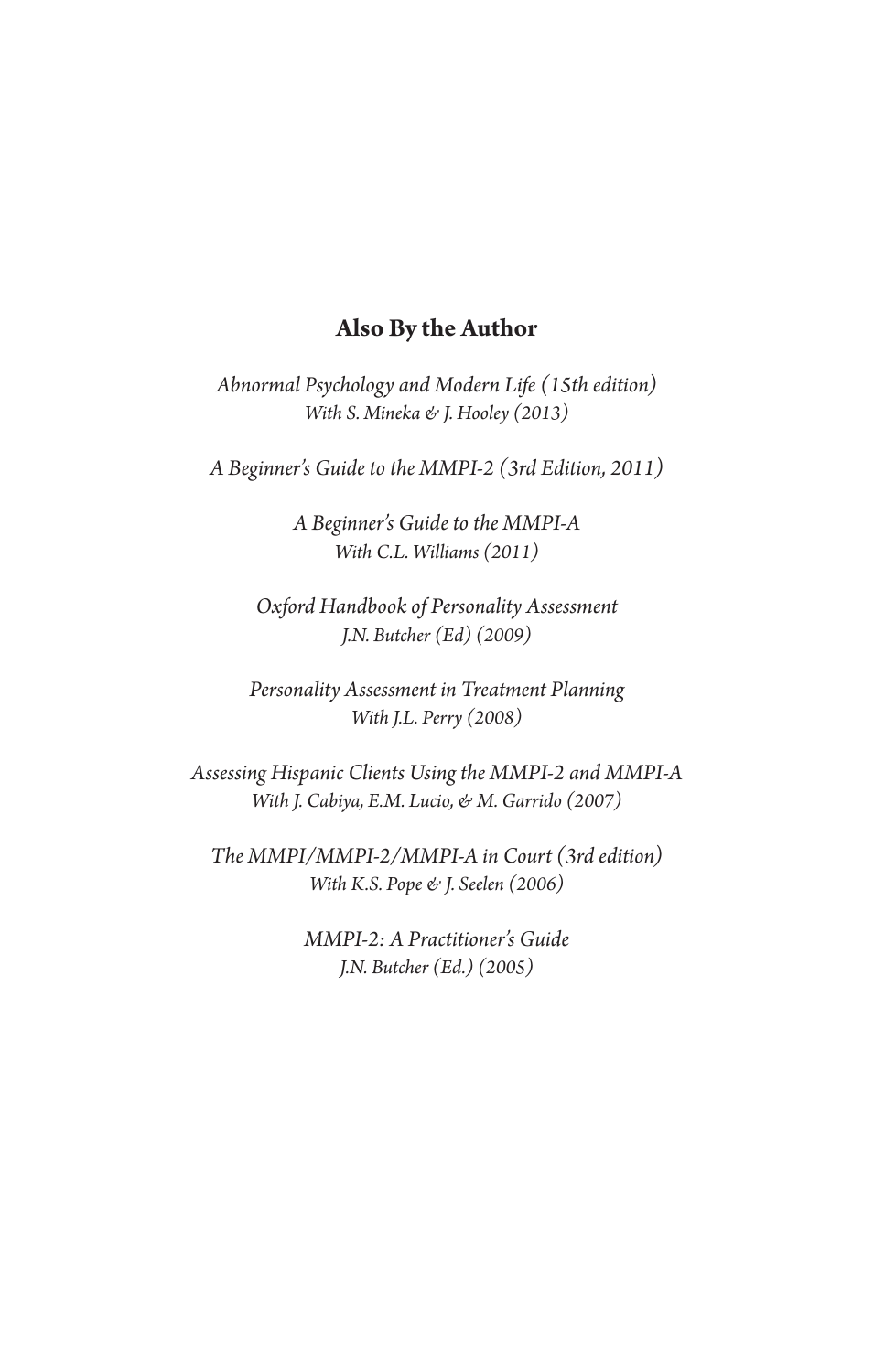# Table of Contents

| Preface & Acknowledgmentsvii |  |
|------------------------------|--|
| Permissions <i>xiii</i>      |  |
| The Peoplexiv                |  |

| Chapter 1            |                                                                                        |  |
|----------------------|----------------------------------------------------------------------------------------|--|
| Chapter 2            | Merger of the Human Mind and the Army                                                  |  |
| Chapter 3            |                                                                                        |  |
| Chapter 4            | The Battle of Triangle Ridge: Our Assault                                              |  |
| Chapter <sub>5</sub> |                                                                                        |  |
| Chapter 6            |                                                                                        |  |
| Chapter 7            |                                                                                        |  |
| Chapter 8            |                                                                                        |  |
| Chapter 9            |                                                                                        |  |
| Chapter 10           | From the Softball Field to the Gates of Hell:<br>The First Battle of Pork Chop Hill225 |  |
| Chapter 11           |                                                                                        |  |
| Chapter 12           |                                                                                        |  |
| Chapter 13           | Armistice: Return of the Morning Calm291                                               |  |
| Chapter 14           |                                                                                        |  |
| Appendix A           | Propaganda Leaflet Obtained from Joe's                                                 |  |
| Appendix B           | Strength of the United Nations Ground Forces                                           |  |
|                      | Cited References323                                                                    |  |
|                      | General Readings327                                                                    |  |

About the Author.........333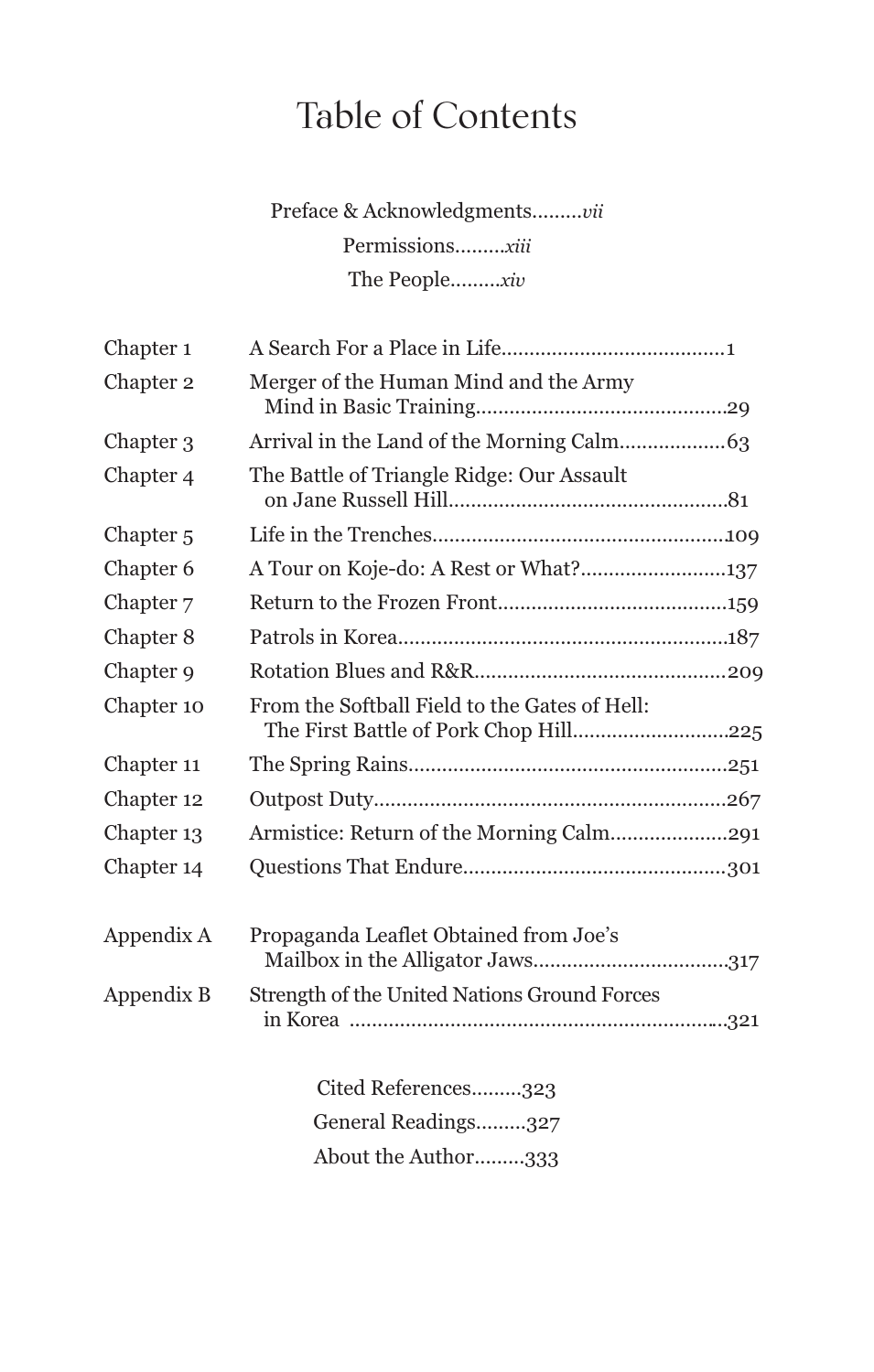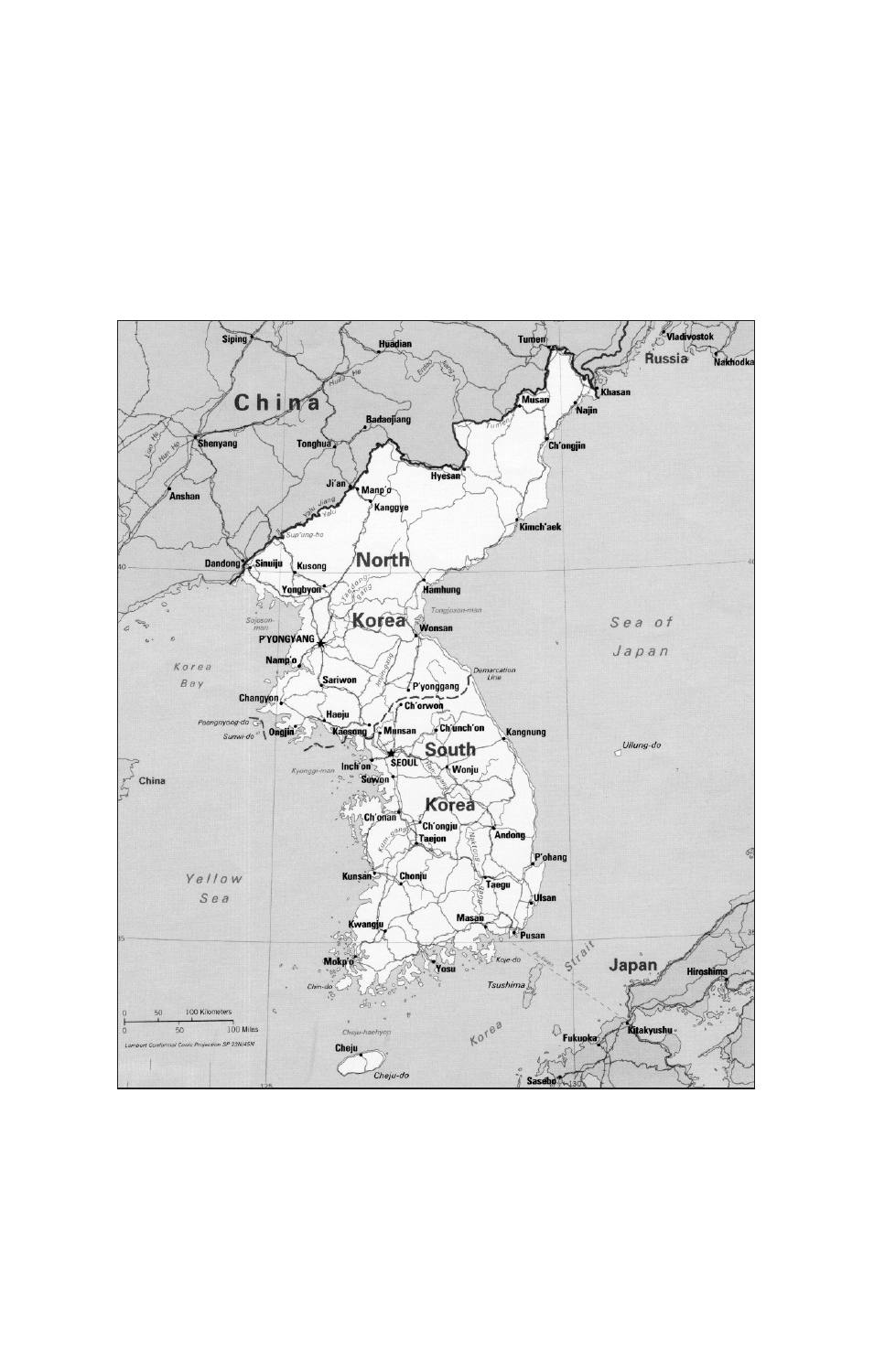## Preface & Acknowledgments

IT HAS TAKEN MANY YEARS FOR ME TO FINALLY DECIDE to put these experiences from the Korean War in a book. Although I began this project in the 1960s, my professional life took over, and limited my attention to it. In addition, I tend to keep the Korea of 1952-1953 to myself, perhaps because my life is so different since the war ended. Many of the people that I have come to know quite well over my professional career have no knowledge of this earlier life and will, in all likelihood, have some difficulty seeing the person that they have known as a professor or colleague as having experienced these events. All that aside, I decided that it is due time to share these wartime experiences. Events in Korea had a powerful impact, not only on me, but on countless others aswell, and relatively little first hand accounts are available.

This book is a description of one infantryman's experiences during the final year of that war and, obviously, not an objective history of the Korean War. The experiences recounted here are highly personal and subjective. If one of my buddies had written of these situations they might have taken a different emphasis or focus. On the other hand, my experiences may be representative of what a lot of other soldiers went through during the later months of the Korean War. The events we were caught up in during the war were accompanied by powerful fears and uncertainties that have left indelible marks on those of us who were there—some veterans have tried to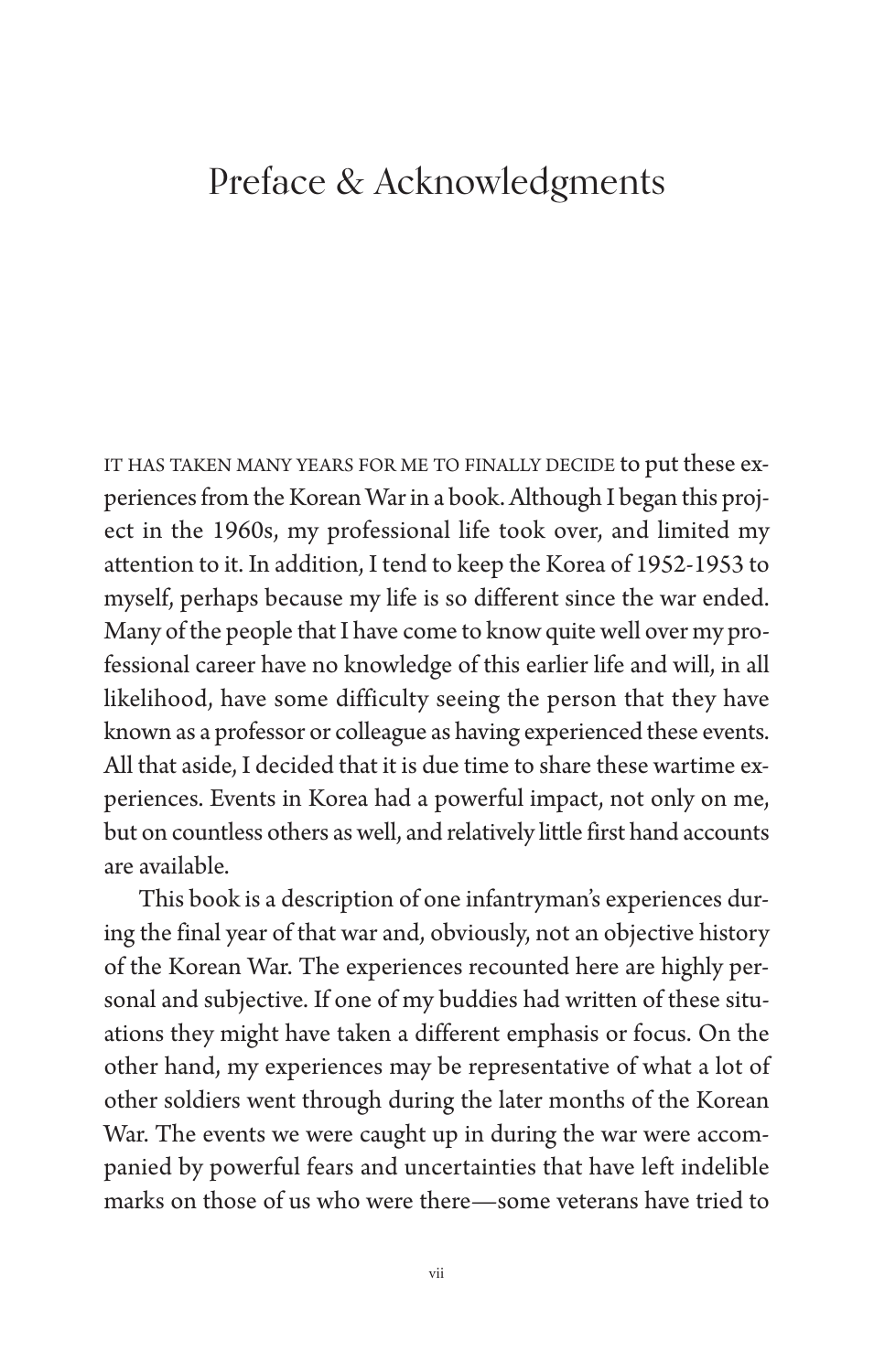forget these things; others have simply set them aside to go on with the rest of life.

For me, and likely other veterans, our wartime experiences remain quite vivid. Not a day has gone by since I left Korea that I have not replayed some of these scenes in my own consciousness—they are always ready for instant replay, and often do so even when I do not actively seek them out. These images are like those wagon trails that you can see while flying over western mountains—trails that were worn into the rock and clay by the early pioneers asthey moved West in the middle of the 19th century or like the deep wheel grooves that were cut into the stone pavement of the ancient city Ephesus by countless Roman chariots as they made their way through them thousands of years ago.

For various reasons, the Korean War has become known as the "Forgotten War." Many Americans know nothing of the battles and conditions described here, one of the primary reasons for writing this book. I feel compelled to keep alive the memories of some of the great guys with whom I served during the Korean War, especially those who died so young. Relatively few Korean War vets have written first person accounts. Others have interviewed some of us. Bill McWilliams' excellent 2004 book, *On Hallowed Ground*, includes descriptions of the battles for Pork Chop Hill based on interviews from people who were there, like me. Anthony Sobieski included in his book a description of a twoman patrol that Bill Estes and I conducted to direct artillery fire against Chinese forces in the Yokkokechon Valley in his valuable 2005 account, Fire For *Effect*, about artillery in the Korean War.

I contributed a few brief articles about my experiences in published sources.Aspecial issue of *Stars and Stripes*, commemorating the fiftieth anniversary of the beginning of the Korean War, described the eerie last night of thewar on the front (Butcher, 2000).Two articles appeared in the *Buffalo Bugle* describing events in the Battle for Pork Chop Hill (Butcher, 2000) and an ambush patrol action (Butcher, 2001). Finally,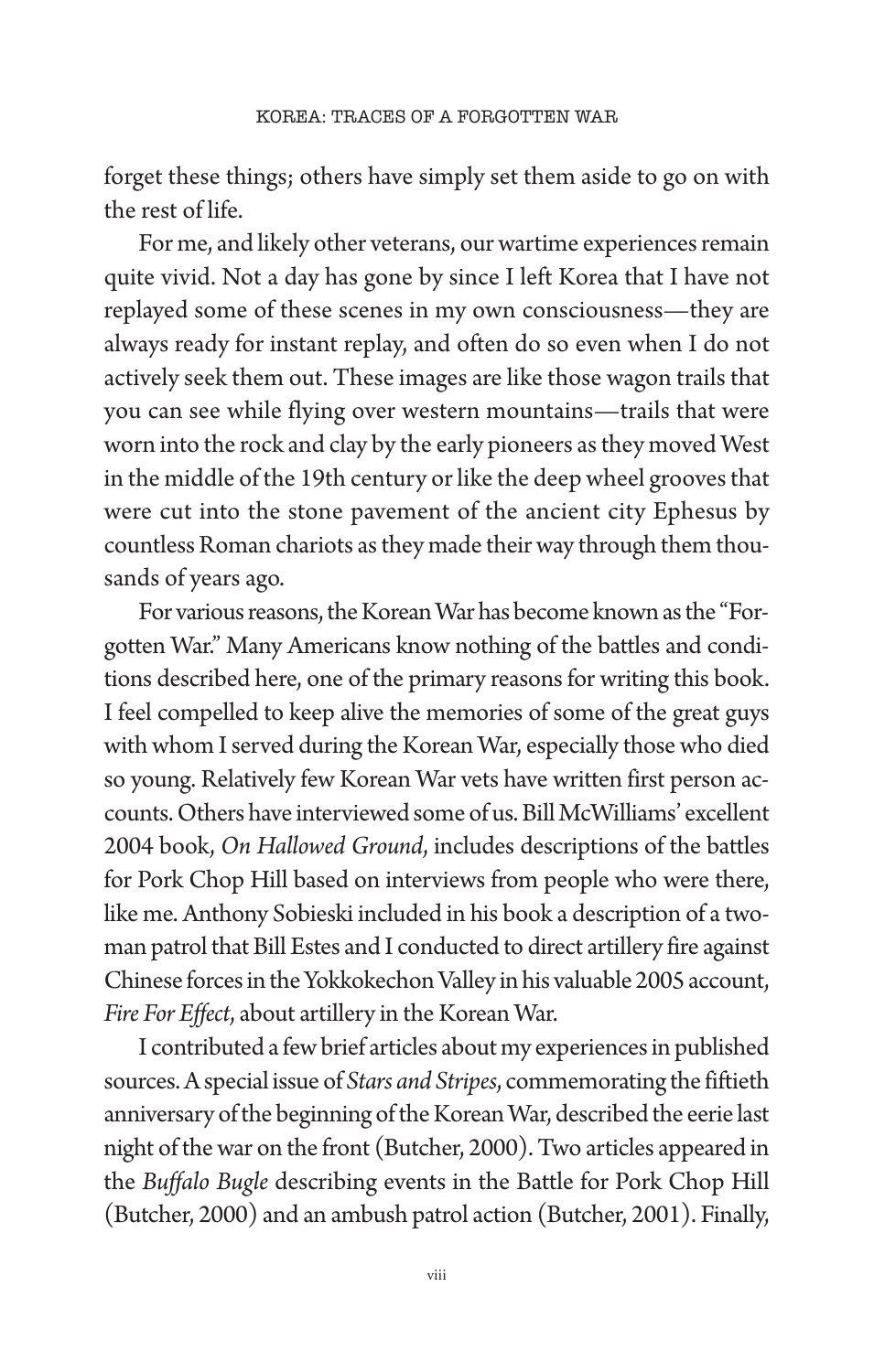#### *Preface*

some material included in this book appeared in an invited autobiographical article for the Journal of Personality Assessment (Butcher, 2003).

Affirmation of my strong positive feelings toward the South Korean people is another powerful motivator. Many Koreans—both civilians and fellow combatants—showed compassion and thoughtfulness in difficult times. Civilians gave me food when I needed it and they had little. One third of our company was Republic of Korea (ROK) soldiers sharing the horrors of the war on dark nights when we were so alone. Even though we did not share a common language, we supported one another and survived together. I appreciated their efforts at the time as I do now.

This book is a departure from my usual professional publications in psychology journals and books. Although there are themes in this book that are explored by clinical psychologists in academic writings—like the influence of severe stress on human memory or the long term consequences of terrifying events on adult development they are presented here in a personal context, not intended as psychological observations. Furthermore, my experiences in the Army and Korea cannot be lumped together as all traumatic or stressful. There were many good times; perhaps more good times and close bonds with friends than there were horrific ones. Boredom during the quiet times along the front should also be mentioned.

I have a word of caution and apology for some of the language used in this book. It is my first publication that includes offensive language like "fuck" and racial epithets like "Japs," "Gooks," "Chinks," and "Darkies." I would be inaccurately portraying the words used during this era if I cleaned up the language. In the 1940-50s racial epithets were commonly used to describe the enemy, and served the purpose of dehumanizing them. I grew up reading newspapers and listening to the radio about "Japs" and "Krauts." Derogatory terms for African-Americans were less commonly used where I grew up in West Virginia. But, as you will see in Chapter 2, I encountered them once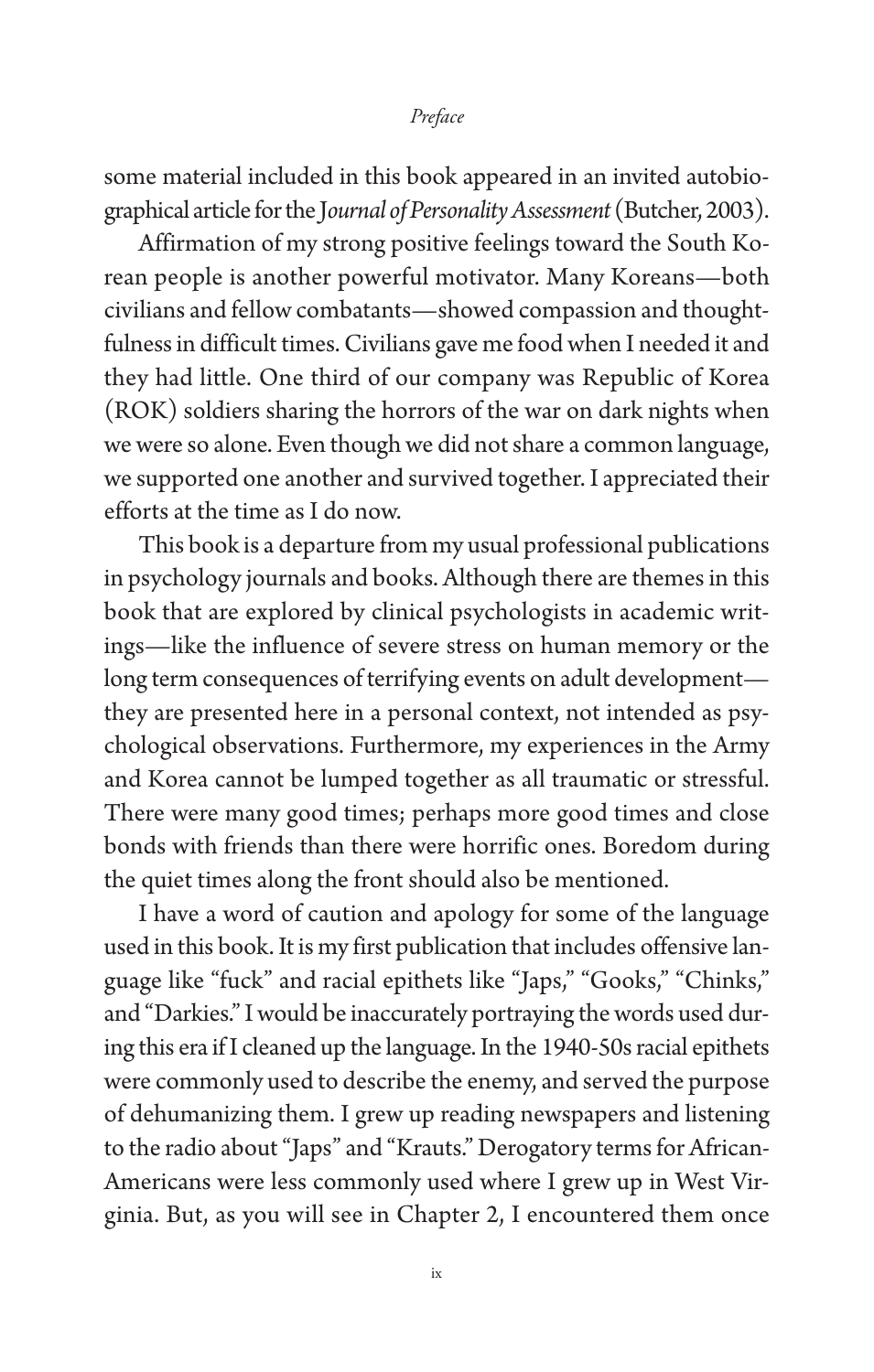joining the Army. My buddies and I never used such terms, but we heard them all too often in 1950s civilian America.

Well after the Korean War, and in "another life," I have had the occasion to work extensively and collaboratively with many Chinese people. I traveled to China on three occasions for lecture tours and have developed close friendships with several colleagues there. I met a Chinese psychologist who had been in the army at the same time as me—but on the other side. Given the fact that I spent almost an entire year fighting the Chinese Peoples Army I had some initial difficulty managing the visits to China. They turned out to be, in our new spirit of cooperation and peace, wonderful experiences. I hope that my experiences and descriptions included in this book will be taken in the perspective of bygone times and will not be considered offensive by my Chinese colleagues.

Sixty years is a long time in the evolution of social and cultural values. My attitudes towards my time in Japan on R&R have changed dramatically, as you will see in Chapter 9. The events described in that chapter took place when I was nineteen years old and had barely made it through high school. I grew up with a mother whose education was cut short when she married at thirteen. I was not prepared to understand the underlying human rights issues regarding my activities during R&R. The military leadership of the time facilitated those activities. My changed perspective was aided through writings by several other scholars and human rights advocates, as well as many discussions with my wife about her work with refugee women in Asia (Williams, 1991; Williams & Berry, 1991).

All of the things described herein occurred as they remain in my memory, which was aided by notes I began shortly after the war ended. I also had the benefit of notes and dated keepsakes that I had sent home to my sister, Joan, during the war. In addition, I have had the benefit of some valuable memory jogs by several friends from the war or relatives of buddies long departed that I met later. These

x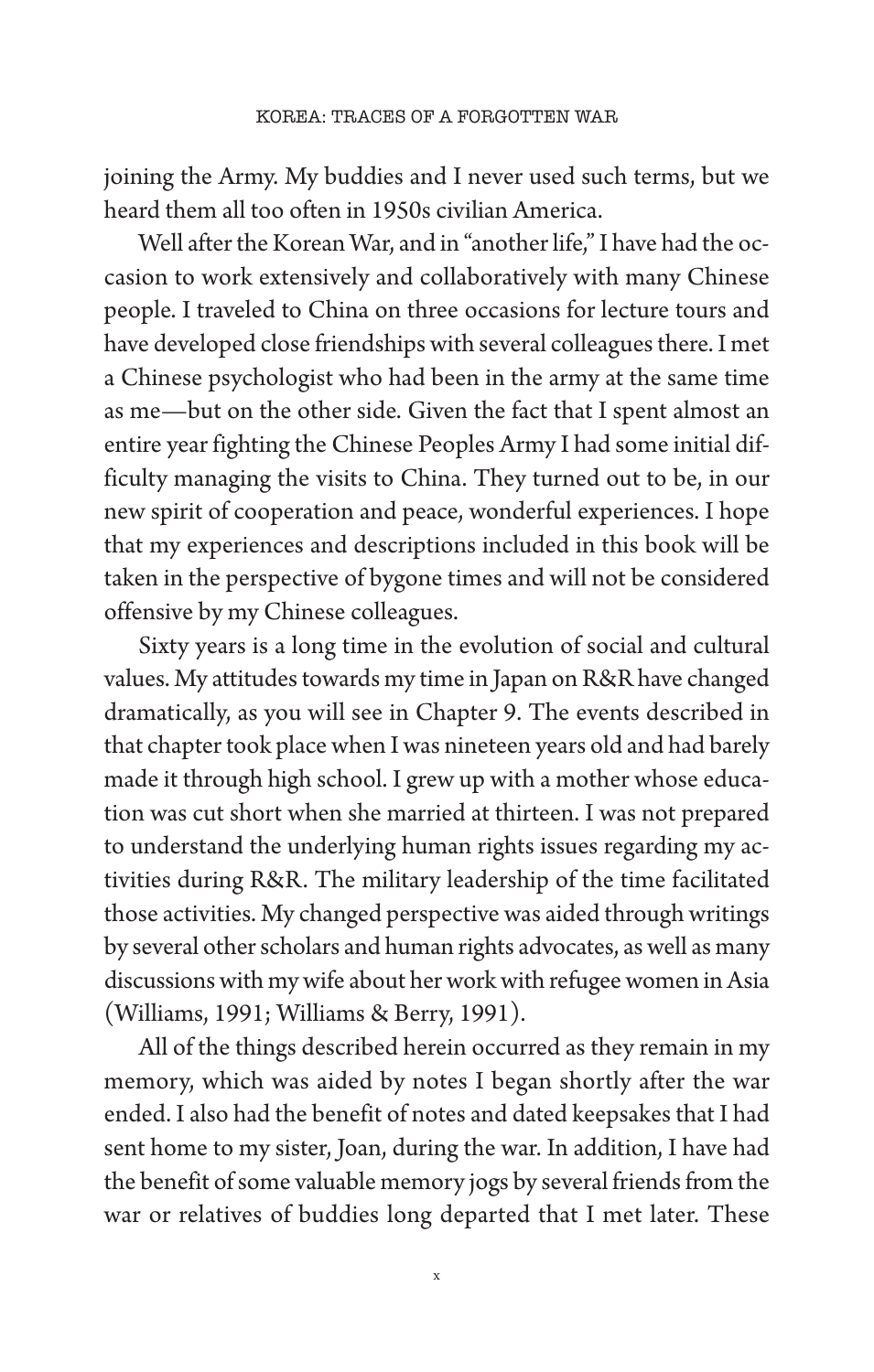### *Preface*

friends and their relatives encouraged me to document our shared experiences. It has been my pleasure to renew those acquaintances. I would like to thank Ray Daggett (Rhode Island), Don Schoen (Pennsylvania), and Frank "Vito" Field (Virginia) for providing information that was valuable in drafting this book. I would also like to thank the family of Robert Huggins (West Virginia) for talking with me about Bob (who was, at the time, in a nursing home).

I would like to express special appreciation to my West Virginia buddies, Carlos Coleman and the late Bill Estes. Each provided extensive and key information, including photographs, company rosters, and materials captured from the Chinese. I would also like to thank Regina Millsap, the wife of Ray Millsap (Illinois), for sharing information from Ray's letters that were sent to her from Korea. I owe them a great deal for specific information that helped in dating some of the memories of those times long ago. I would like to thank Dale Moss' niece, Kathy Moss, who contacted me by the Internet and sent me pictures that Dale had sent home to Missouri.

I sent copies of a draft of the book to my two brothers, Jerry and Richard (Dickie) Butcher, for comments on the information provided on our early days. Dickie assembled an early manuscript into a book—complete with a cover he designed—to my surprise and delight. His efforts and Jerry's strong encouragement spurred me to finish the book.

My son, Janus ( Jay) Dale Butcher (physician and colonel, Air Force Reserves), has also provided strong encouragement to publish this book. Jay was named for two of my closest friends who died on the front, Janus Krumins and Dale Moss. Not only that, both Jay and his son Benjamin Butcher (warrant officer and Army helicopter pilot) served together in Iraq, and his daughter Sarah Butcher was just commissioned a lieutenant in the Air Force Reserve. Both Janus Krumins and Dale Moss would be shocked that their namesake and his offspring outrank us all!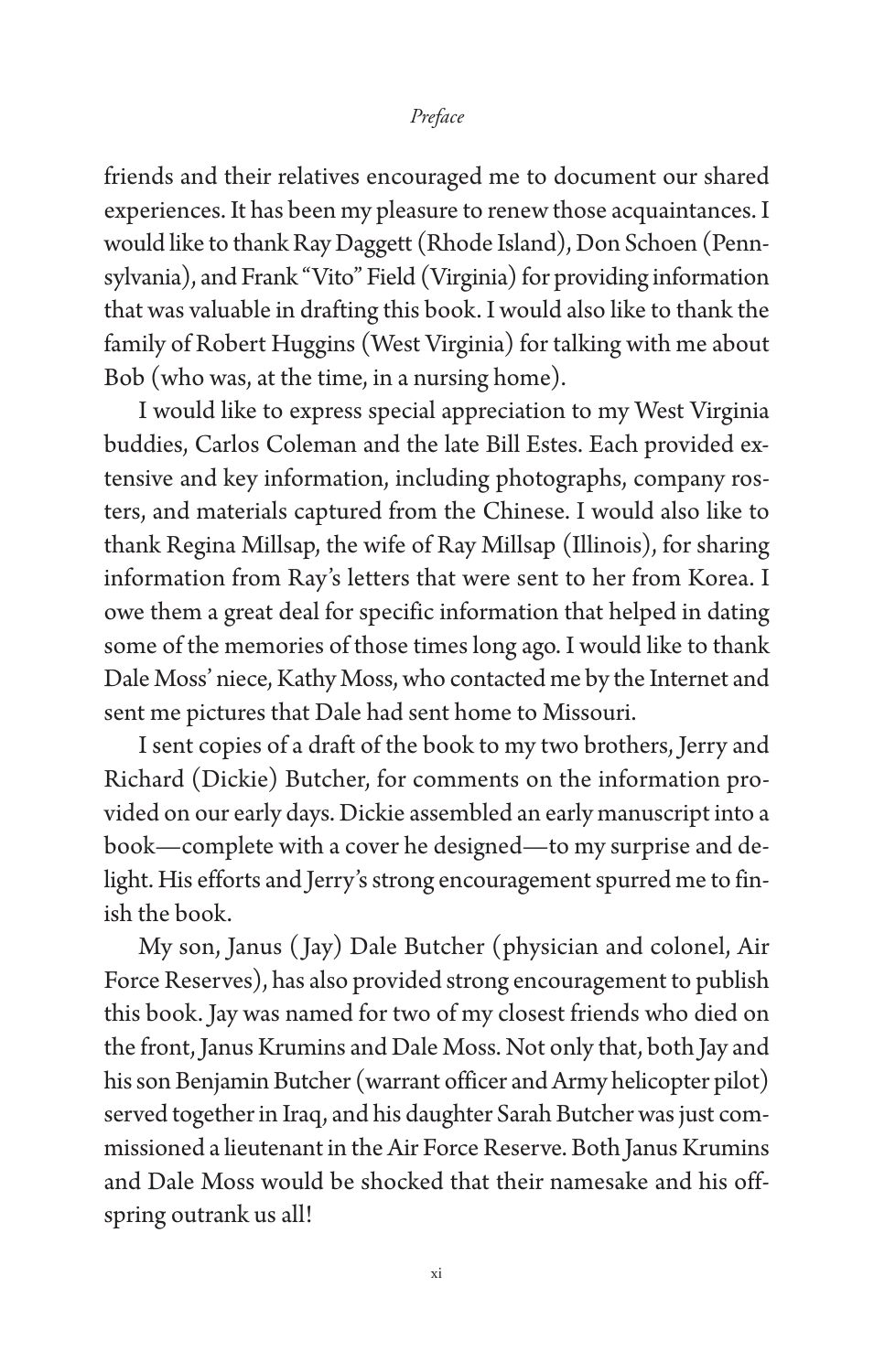#### KOREA: TRACES OF A FORGOTTEN WAR

I am equally proud of the rest of my family and wish to acknowledge their love and support: daughters Sherry Butcher Wickstrom and Holly Krista Butcher; daughter-in-law Cindi Butcher; and grandchildren Bryce Thompson, Nicholas Younghans, and Neal Younghans. Holly, with her MA in Journalism, provided valuable editorial suggestions. Although my son Neal Butcher is no longer with us, his memory should also be acknowledged here.

Finally, this book would never have been completed without the extensive assistance of my wife, Carolyn L. Williams. She urged me on a number of occasions to write about my Korean War experiences and even signed me up for a workshop on writing memoirs! Without her encouragement over the years I would not have been able to complete the task. Not only is she a strong advocate for human rights, but also a very thorough researcher. She provided meticulous reviews of several versions of this memoir and our subsequent discussions greatly improved mywork.I, of course, take fullresponsibility for any faults that remain.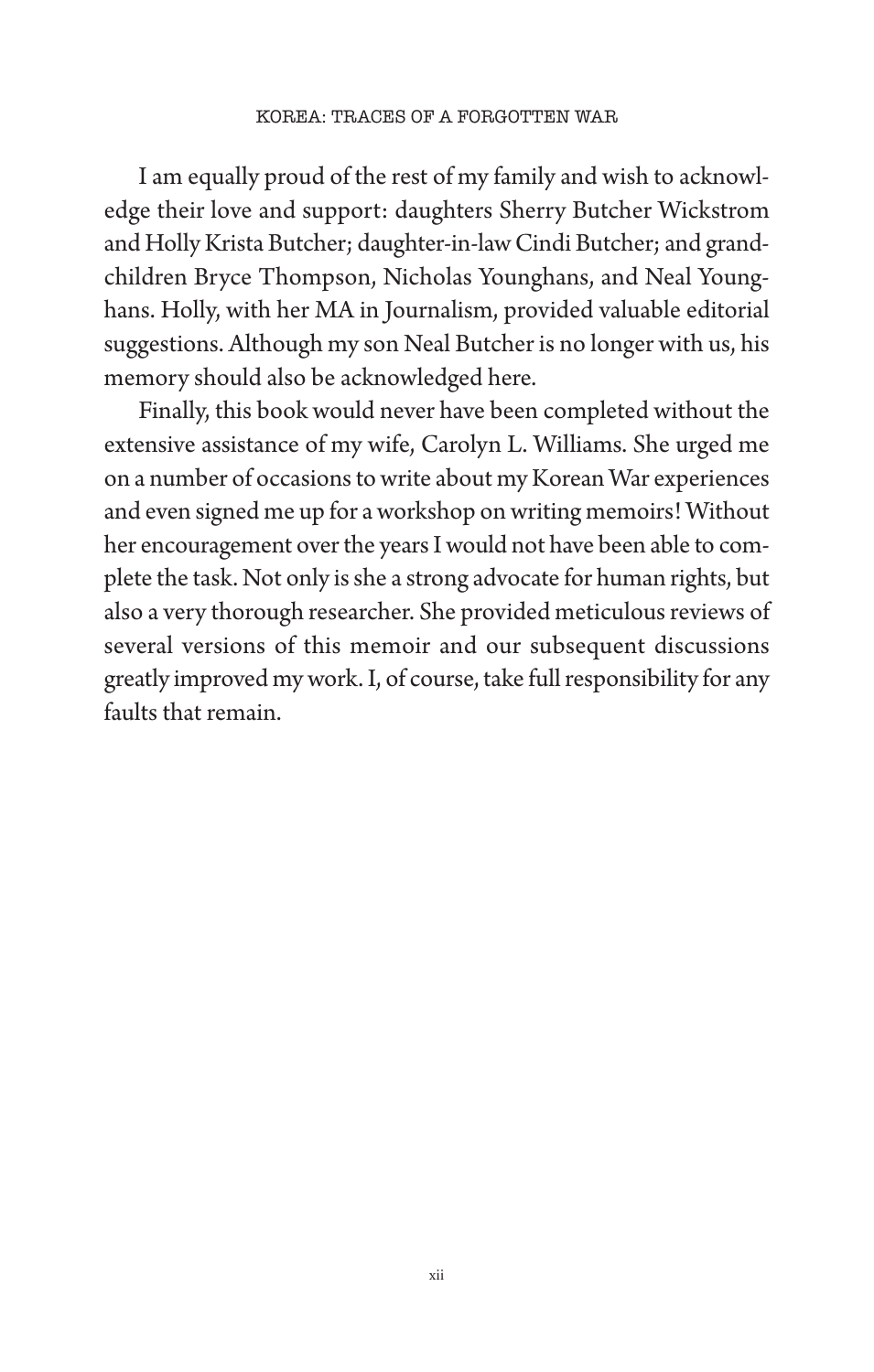# Permissions

THE AUTHOR WISHES TO THANK THE FOLLOWING FOR permission to reproduce or adapt material included in this book: The University of Texas at El Paso Library for reproducing materials from S. L. A. Marshall's *Pork Chop Hill* (1986); Taylor & Francis for adapting material from Butcher, J. N. (2003), "Discontinuities, side steps, and finding a proper place: An autobiographical account," *Journal of Personality Assessment*, 80, 223-236; and Tannen Music to cite the lyrics of "Rotation Blues."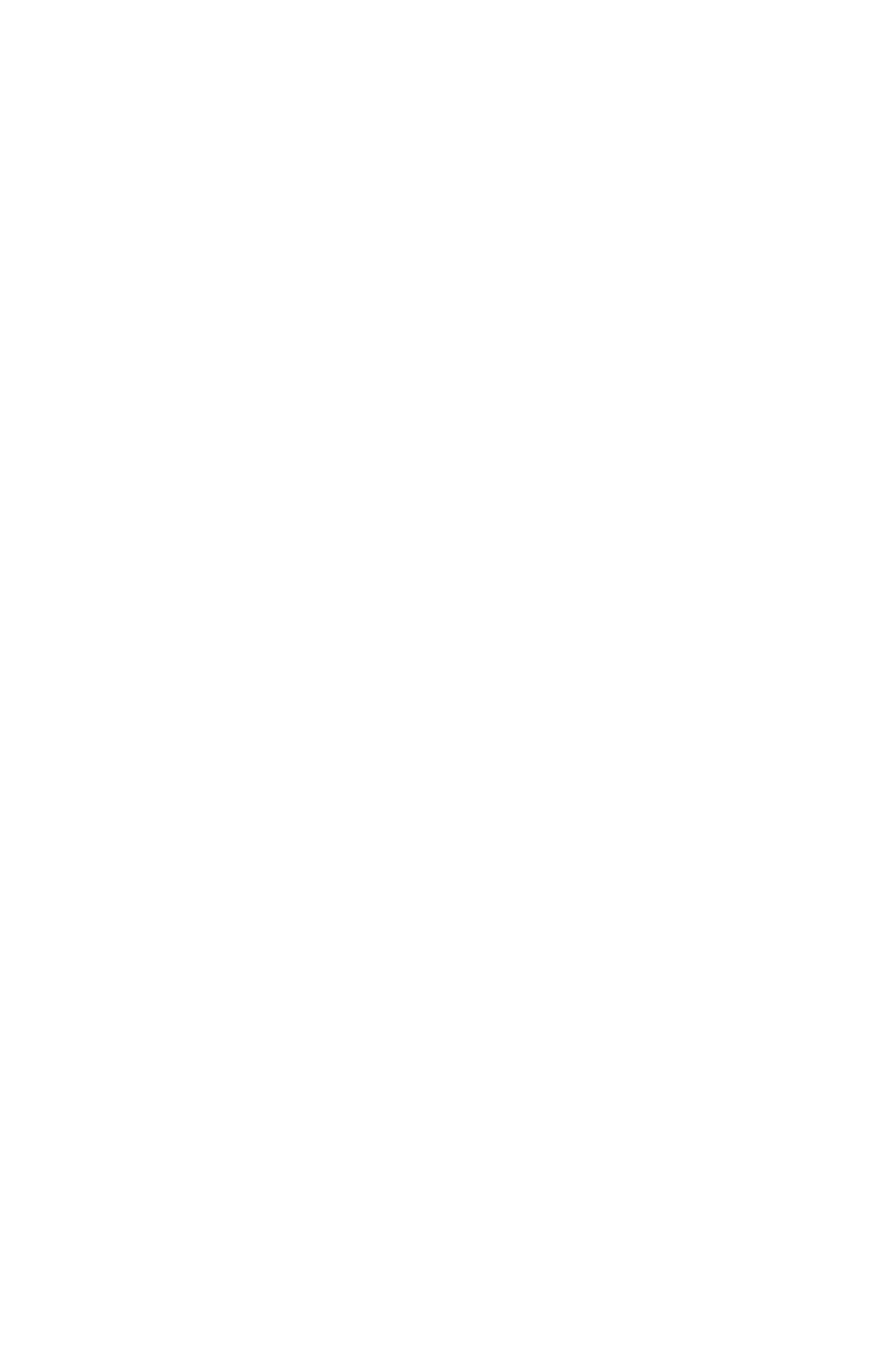# The People

### **FAMILY AND FRIENDS**

*Lionel Glen Butcher*: Father (Chapter 1) *Georgia Neal Butcher*: Mother (Chapter 1) *Delbert Butcher(Bub)*: Uncle (Chapter 1) *Jerome Butcher(Jerry)*: Brother (Chapter 1) *Richard Butcher(Dickie)*: Brother (Chapter 1) *Gloria Butcher Chandler Brannon*: Sister (Chapter 1) *Joan Butcher Hissom*: Sister (Chapter 1) G*eorge Hissom (Corky)*: Brother-in-law (Chapter 1) *Russell Chandler*: Brother-in-law (Chapter 1) *Mark Neal*: Uncle and guardian (Chapter 1) *Jay Tilley*: Uncle (Chapter 1) *Carolyn Williams*: Spouse (Chapters 14) *Nicholas Younghans(Nic)*: Grandson (Chapter 14) *Robert Baker(Bob)*: High school friend (Chapters 1, 5) *Gordon Bostick*: Middle school friend (Chapter 1) *Thomas Hill*: High school teacher (Chapters 1, 7) *Fanny Cheung*: International colleague (Chapter 4) *Kyunghee Han*: Graduate student from Minnesota (Chapter 14) *Jee Young Lim*: Graduate student from Minnesota (Chapter 14)

#### **BASIC TRAINING**

*Gary Baker*: Buddy from West Virginia (Chapter 2) S*ergeant Scarface*\*: NCO (Chapter 2,10)

### **STATESIDE DUTY WITH 82ND AIRBORNE**

*James Jude(Jim)*: Buddy from West Virginia (Chapter 2) *Sergeant Swedish*\*\*: First sergeant (Chapter 2) S*ergeant Wolf*\*\*: Platoon sergeant (Chapter 2) *Taras Zacharco*: Buddy from Ohio (Chapter 2)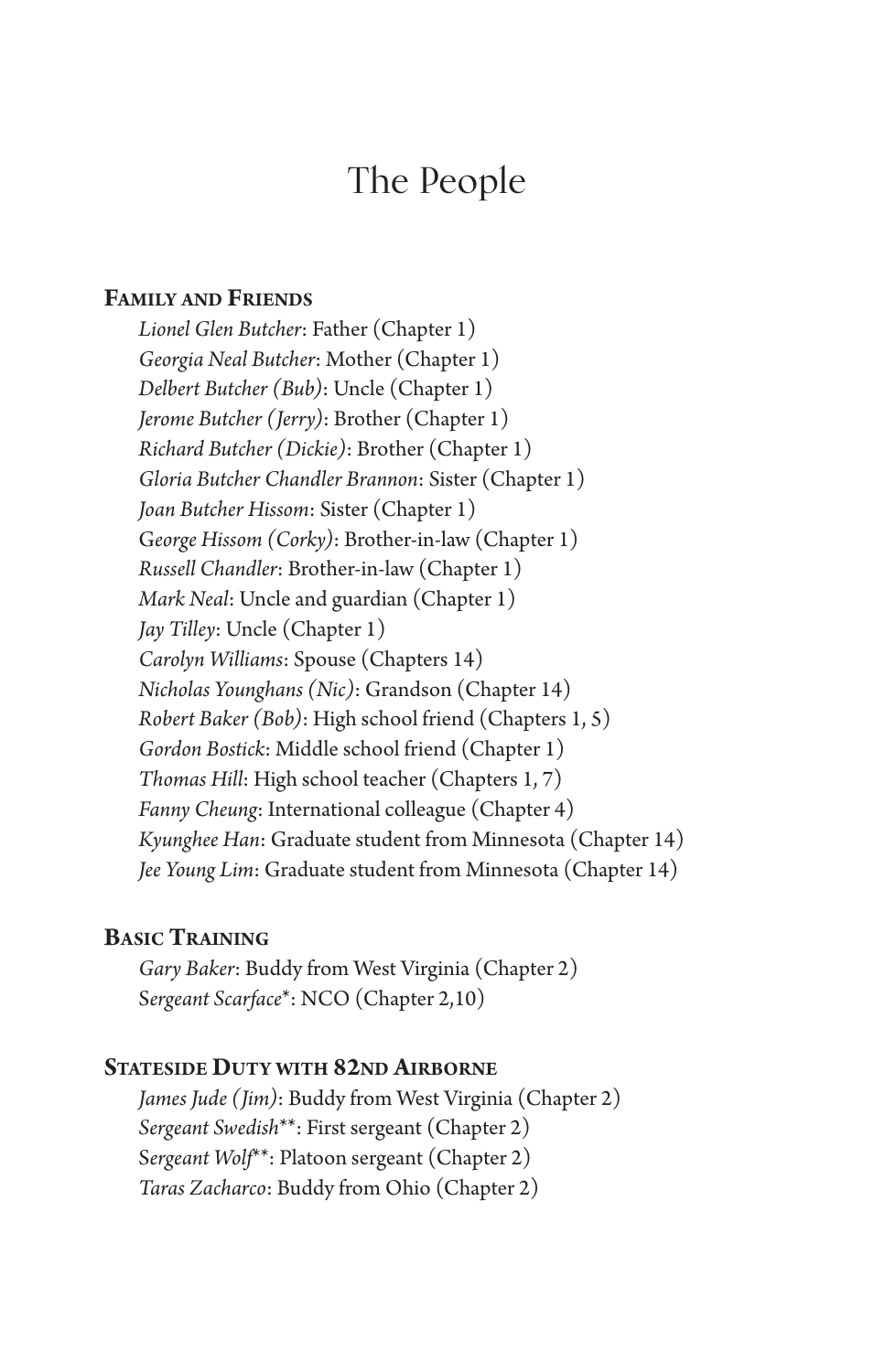### **FAR EAST COMMAND: MILITARY AND CIVILIANS**

*Lieutenant Ferdinand Barger*: FoxCompany Executive Officer (Chapters 6-7) *Kon Do Baull (Moosemaid)*: ROK buddy, rifleman, KIA (Chapters 5, 10, 14) *Dale Barnhardt(Ziggy)*: Buddy from Wisconsin, ammunition carrier, KIA (Chapters 5-6, 10, 14) *Sergeant Bill* \*\*\*: 2nd Division soldier on R & R (Chapter 9) *Corporal Buckley*\*\*: Medic on Jane Russell Hill (Chapter 4) *Lieutenant John Brandenberg*: Fox Company CO (Chapters 6-7) *Sergeant Henry Casper*: Fox Company platoon sergeant (Chapters 3-4) Carlos Coleman: Buddy from West Virginia, machine gunner (Chapters 4-5, 9) *Raymond Daggett(Ray)*: Buddy from Rhode Island, radio man (Chapters 4, 8) *William Estes(Bill)*: Buddy from West Virginia, rifleman (Chapters 6, 8, 10, 12) *Lieutenant Robert Feiner*: Fox Company Platoon leader (Chapter 6) *Frank Field (Vito)*: Buddy from Virginia, point man (Chapters 4-9, 12 *Clark Gable*\*: ROK buddy, rifleman (Chapters 5, 6, 10) *Ronald Grasshold (Ron)*: Buddy from Wisconsin, radio man, KIA (Chapters 6, 12, 14) C*olonel William Hardick*: Commander, 17th Infantry (Chapter 3) *Robert Huggins(Bob)*: Buddy from West Virginia, truck driver (Chapter 6) *Delbert Kenway(Del)*: Buddy from Texas, BAR\*\*\*\* man (Chapters 4, 6-8) *Private Kim*\*\*: ROK buddy on Jane Russell Hill, rifleman, KIA (Chapter 4) *Captain King*\*\*: Fox Company CO on Pork Chop (Chapter 7, 10) *Colonel Dong Koo Lee*: ROK officer (Chapter 14) *Janis Krumins*: Buddy from Wisconsin, BAR<sup>\*\*\*\*</sup> man, KIA (Chapter 11, 14) *Private Lee*\*\*: ROK buddy from Koje-do, KIA (Chapter 6) J*erry Manning*: Buddy, rifleman (Chapter 12) *Emmett Dale Moss*: Buddy from Missouri, machine gunner, KIA (Chapters 5, 6-10, 12, 14) *William Marshall (Billy)*: Buddy from Virginia, rifleman (Chapters 5, 6,10) *General S. L. A. Marshall*: Author, historian who interviewed sol diers and wrote about Pork Chop Hill (Chapter 10) *Raymond Millsap (Ray)*: Buddy from Missouri, rifleman (Chapters 5-7) *Sepulveda Munoz*: Buddy from Puerto Rico, rifleman Chapters 6, 10) *Myon-Hee*\*\*\*: Civilian on Koje-Do (Chapter 6)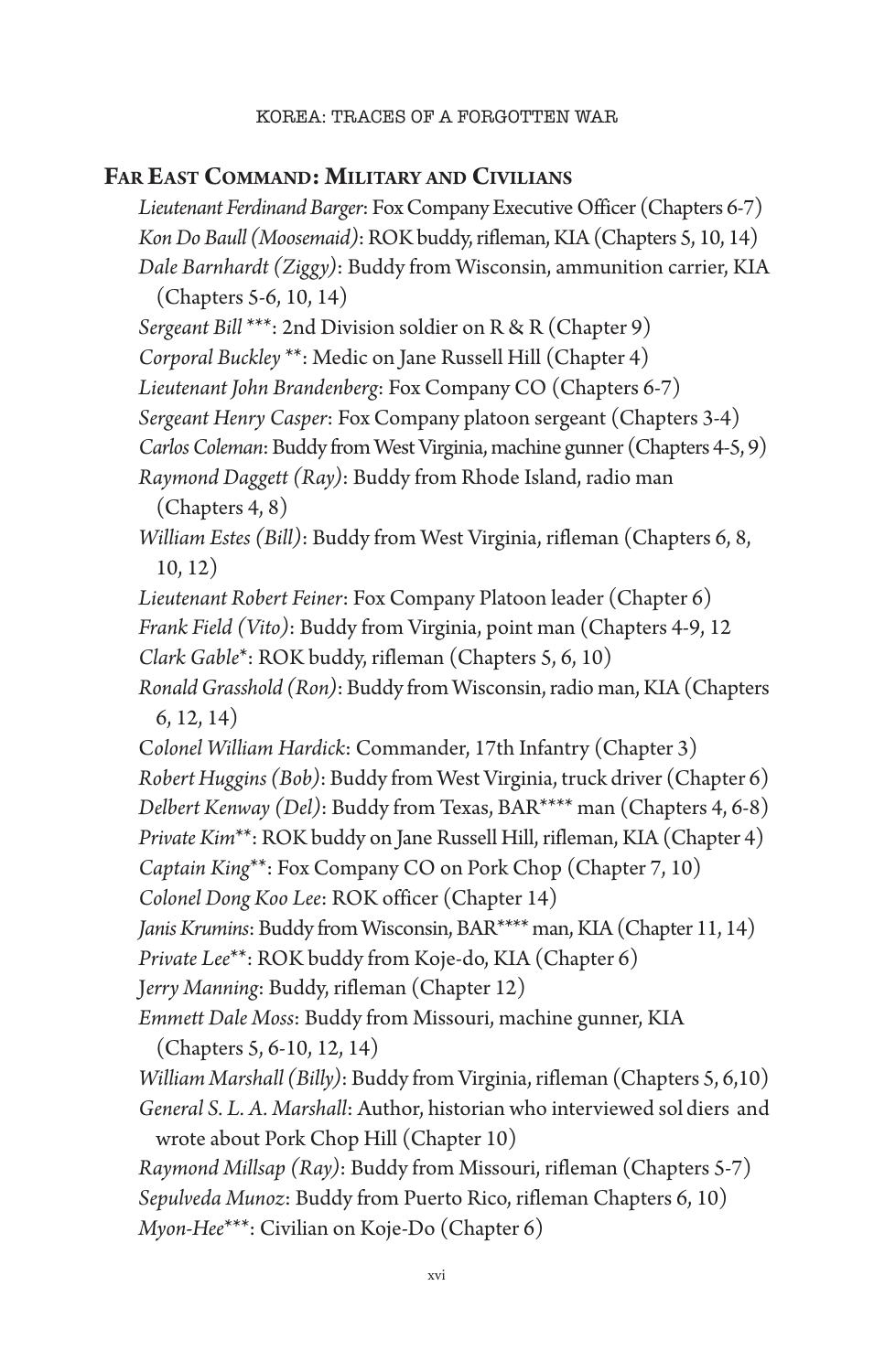### **The People**

*Major Noble*\*\*: Battalion Executive Officer (Chapter 7) *Charles Otto*: Buddy from South Dakota, BAR\*\*\*\* man (Chapter 6) *Lee Rogers*: Fox Company platoon sergeant (Chapter 10) *Donald Schoen* (*Don*): Buddy from Pennsylvania, rifleman (Chapters 4, 12) S*tanley Stinson (Stan)*: Buddy from Florida, platoon sergeant (Chapters 3, 8) *James Sullivan (Sully)*: Buddy, rifleman, KIA (Chapter 3-4) *Sumiko*\*\*\*: Civilian in Japan (Chapter 9) *Captain Vaughn*\*\*: FoxCompanyCO on Jane Russell Hill (Chapters 3-4, 7) *Michael Yancik (Mike)*: Buddy, rifleman (Chapters 3-4) *Yoshiko*\*: Civilian in Japan (Chapter 9) *Donald Zimdahl(Zimmy)*: Buddy from New York, rifleman, KIA (Chapters 6, 10, 14)

\* Pseudonym

- \*\* First name unknown
- \*\*\* Last name unknown

\*\*\*\* Browning Automatic Rifle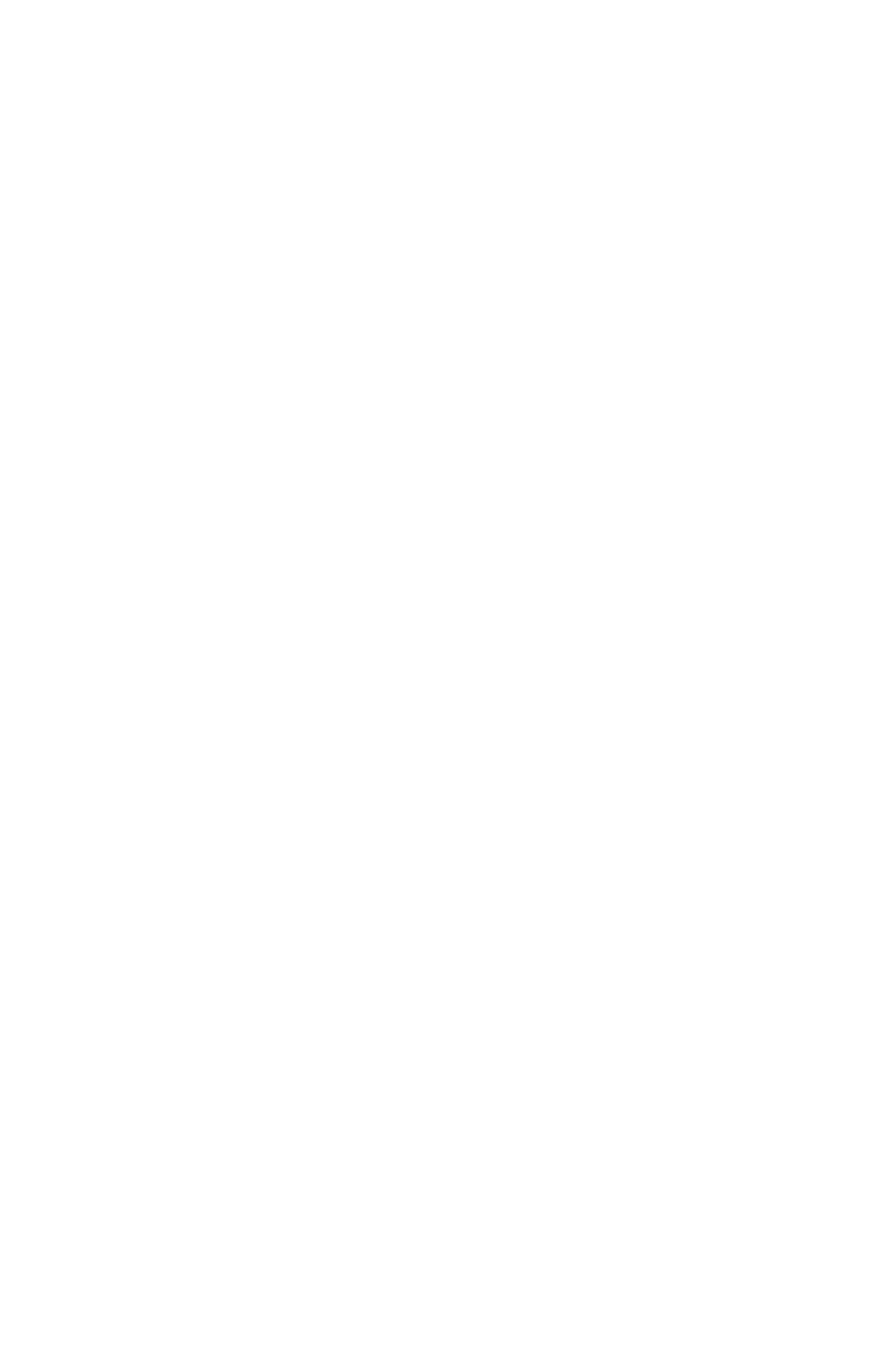# A Search for a Place in Life

WAR IS THE PROVINCE OF THE YOUNG, FOR IT IS in the youth that nations find the necessary impetuousness and careless abandon to pursue their military goals. At perilous times in the history of most civilizations young men are pressed into military service though they might prefer otherwise. Former President Herbert Hoover, in a speech to the Republican National Convention in Chicago in 1944, observed, "Older men declare war. But it is youth who must fight and die. And it is youth who must inherit the tribulation, the sorrow, and the triumphs that are the aftermath of war." In every era and culture some young men, perhaps buoyed by their youthful feelings of invulnerability, voluntarily reach out for such experiences. This book is a recounting of the events and circumstances of one who voluntarily and actively pursued a dream of hazardous military service.

Why would a young person willingly and knowingly volunteer for such things?

Why would anyone actively seek to experience the horrors of war when other options might be available to them? The answers to this question are likely complex and probably reside in the early life ex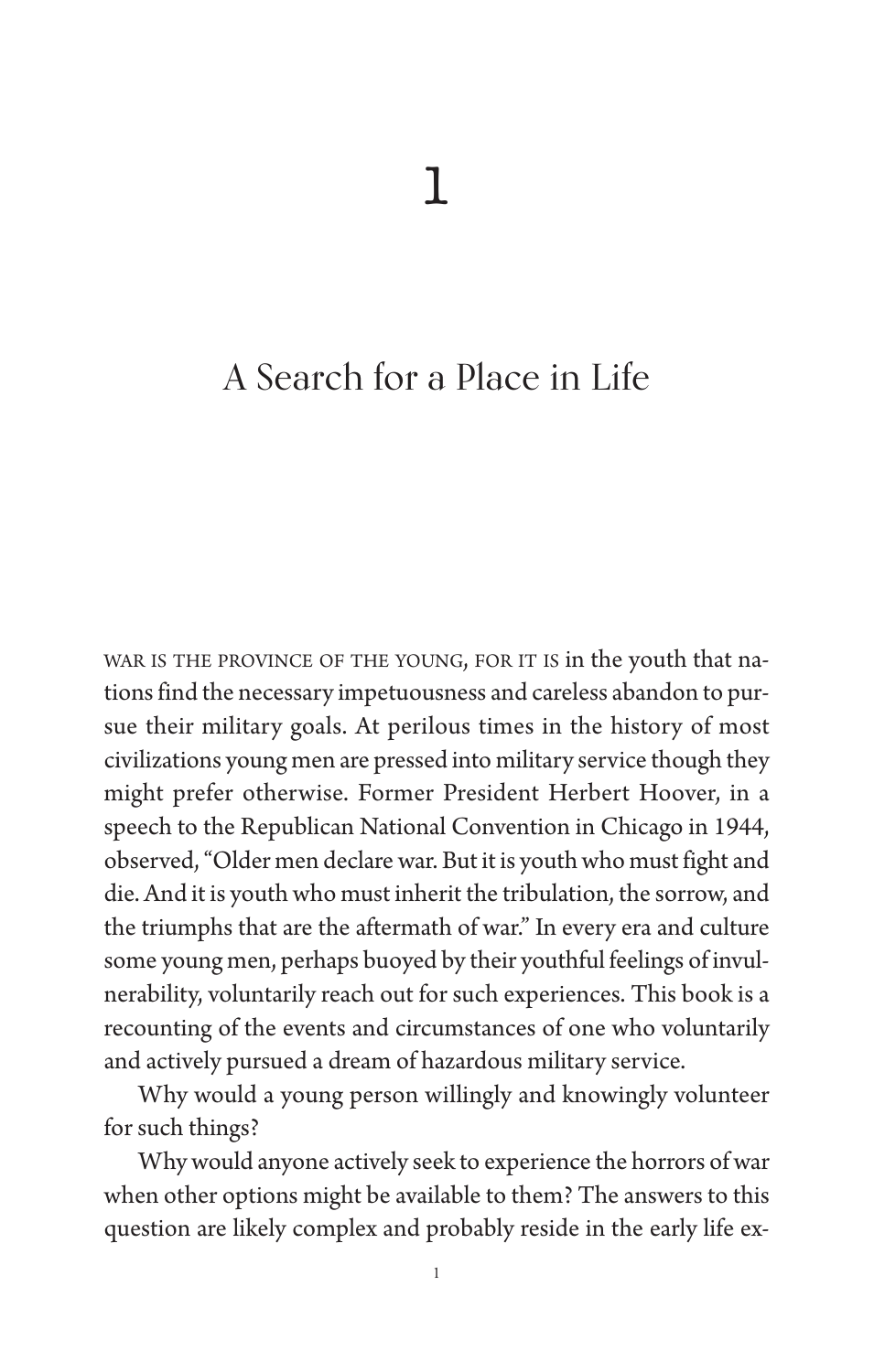periences of such volunteers. Clauswitz, the noted 19th Century Prussian military strategist, considered war to be "continuation of policy" and thereby provided insight into the reasons nations seek warlike aims. But what of individuals? National policies are made by the elders—the politicians and diplomats—but it is youth who bear the brunt, make the personal sacrifices, and reap the personal tragedies of those policies. It is also quite likely that these circumstances underlying volunteerism, in part, results from the youth of society being shaped to think a particular way, by being formed by society to accept those motives as their own.

My life circumstances that lead me to join the Army and seek combat provide a context for what is described in the later chapters. The place where I was born and grew up, West Virginia during the 1930s, was harsh and depressing, at least from the perspective of coal mining families like mine. My father, being a coal miner, appeared to have relatively few options in life and possessed very little in the way of resources with which to deal with the harsh circumstances that the day-to-day living offered in those times during the Great Depression. With only a second grade education there was no such thing as upward mobility—only downward—down into the coal mines—an occupation that took his life at a very early age.

Life was very difficult as well as highly dangerous for the coal miner. The violent coal mining strikes of the 1930s "harshened" further the already bleak existence that coal mining families like ours experienced. Most miners were paid very low wages for their hazardous and backbreaking work and many with large families were forced to purchase the necessities of life from the stores owned by the coal mining company. Interestingly, coal miners were often not paid in American money but in mining company script; it was good only for purchase of goods in the company store. Needless to say that coalmining families often became fully dependent upon the coal company, and as the amount of money they owed to the company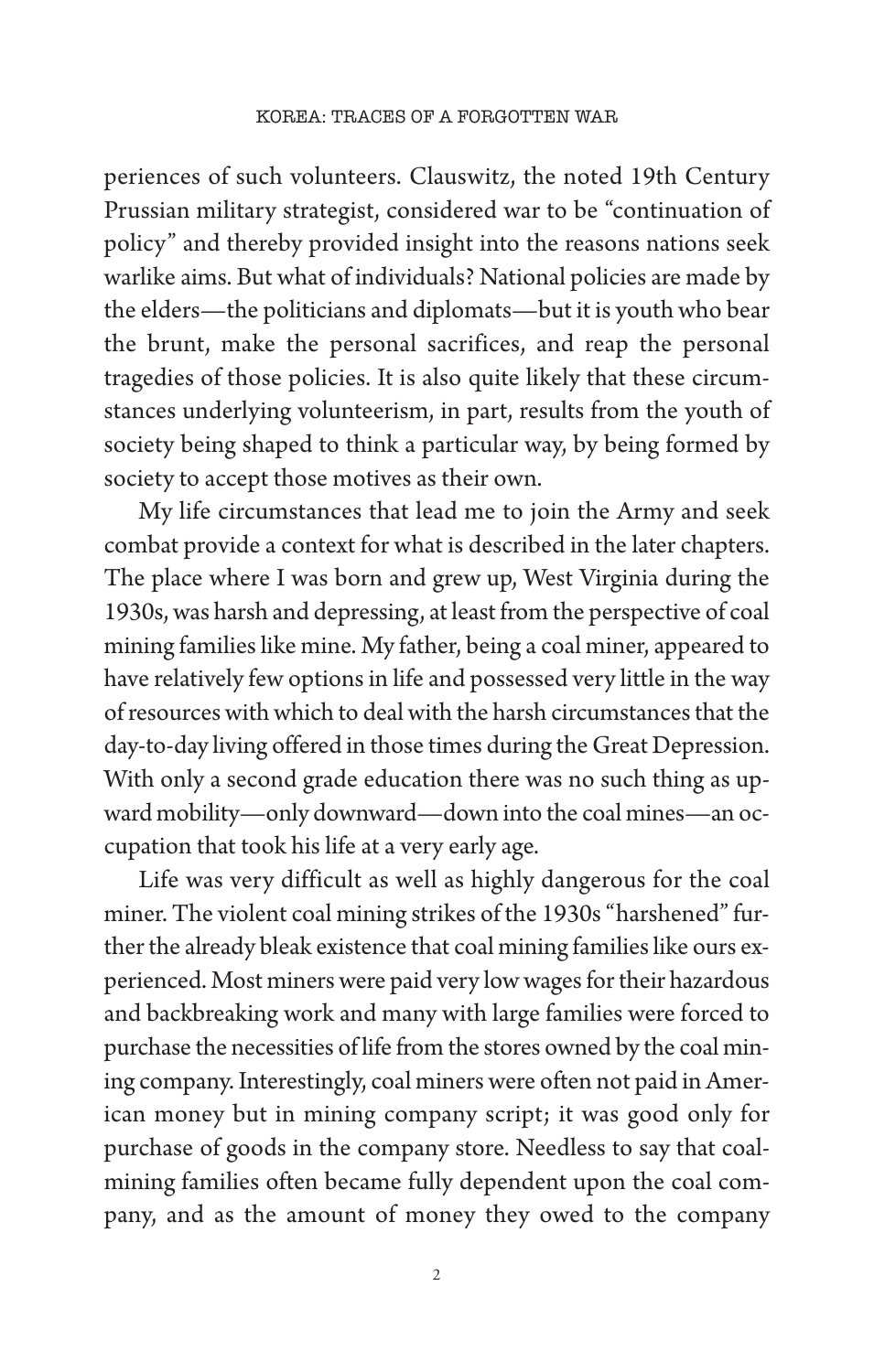mounted many families found themselves stuck in the mining towns. Tennessee Ernie Ford's popular ballad of the '50s about the lives of coal miners rang true about our family owing their"soul to the company store" and was certainly true about most of the miners in those circumstances.

The coal mining strikes of the 1930s were vicious and unsettling events in the lives of these families. Some of my earliest childhood memories centered around the long picket lines of rough and rowdy miners with their pick axes and shovels walking and rousting about the picket lines. I also remember the meager food parcels that were doled out by the Miners Union once a month to tide the miners until the strike ended. Food baskets containing the necessary staples for living were provided by the miner's strike fund and were meager indeed—with dried apricots, rice, some fat meat, flower, corn meal, and potatoes. When I was a small child my father, Glen Butcher, told me that I should never become a coal miner. He said to me one night, "This coal mining is a bad life!"

It was equally difficult for women. Georgia Neal Butcher, my mother, was only thirteen years old when she married my dad (he was seventeen.) My memory is that she left school after the 4th grade. The men in her family also worked in the coal mines, as well as in the lumber industry. My oldest surviving sister, Gloria Brannon, was born when my mom was sixteen years old. She had two other children before Gloria. A daughter, disabled at birth, died at two and a half years and another died within days of his birth. By age twentytwo, she had me, her fifth child, and two more followed me.

My mother's days were consumed with laborious tasks: childcare, cooking, cleaning, and gardening. We had no running water in the house. Coal mining is a dirty occupation and the company did not provide showers for men at the end of their shifts. Every day my mother would drag a large tin tub into the living room, draw water from the well, heat it on the stove, and carry it to the living room for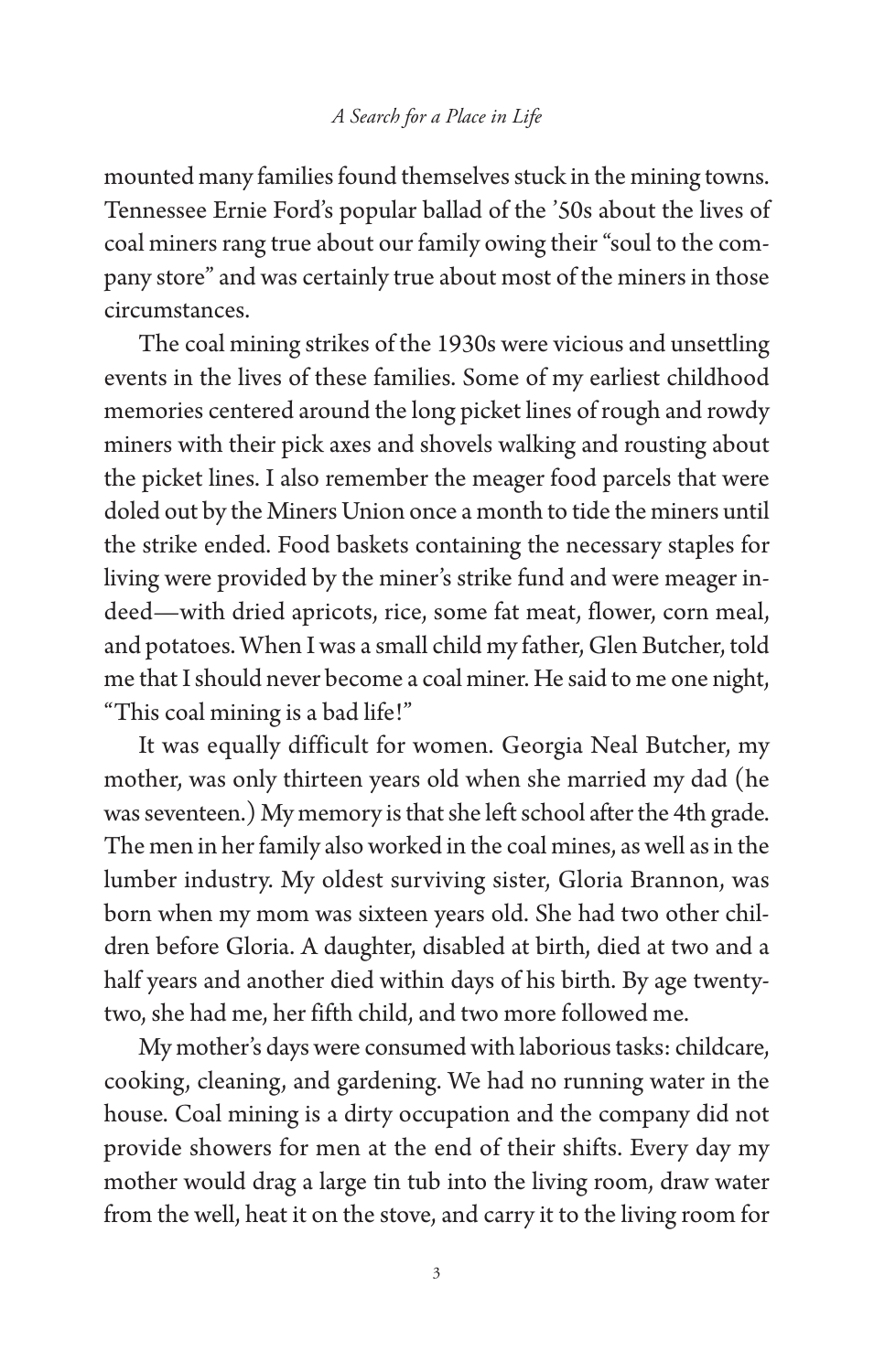my father's return from work. The stove was coal burning and required wood and coal to be carried into the house.

One Sunday afternoon, I had just turned eight, the daily routine of our town, Winifrede, West Virginia, was shaken by the announcement on the radio that America was at war—the Japanese had bombed Pearl Harbor. Almost everyonewhowas alive at the time remembers what they were doing when the heard the news flash. It was one of those vivid shared memoriesthat accompany tragedies of that magnitude, like the Kennedy assassination or the terrorist attacks on 9/11. My brother Jerry and I were playing with our toy cars on the back porch. The rest of the family was listening to the radio. I remember hearing yelling about"the Japs" and being "bombed." Everybody gathered near the company store and talked about what would happen next. My dad, like many of the other men, wanted to join the Army right away. However, when he tried to enlist, he was deferred because of hislarge family and his essential occupation—the country needed coal to operate its steel mills.

\*\*\*\*

One day, not long after the Second World War began ( January, 1942), as I was returning from school, the little town was again alerted by the mournful whistle of the mining company's siren signaling—this time there was a serious problem at the coal mine. As I ran down the dusty road away from the school I encountered my Uncle Bub (Delbert Butcher, my father's younger brother) who also worked in the mine. He told me to go home because there had been a terrible accident and that my father was badly hurt and was being taken to the hospital. Later, I learned that my dad had died as he lay in the hallway of Charleston General Hospital. For some reason that I was not told about he was not admitted into the hospital for treatment.

A few months later we left the mining town and moved to Charleston, the capital city of West Virginia, which was about thirty

4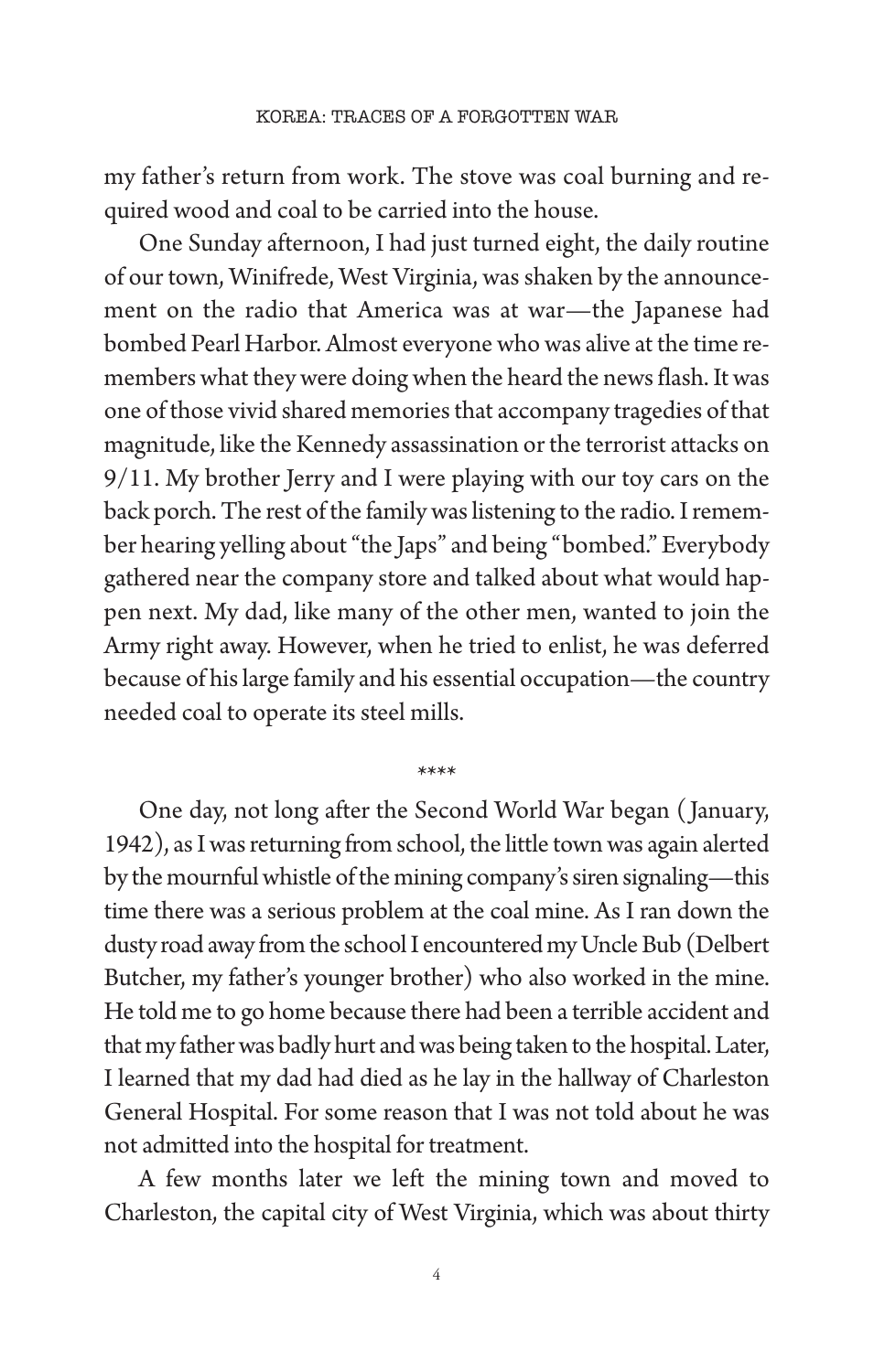### *A Search for a Place in Life*

miles away, because my mother could get work in one of the growing number of war production plants in the area. This enabled her to supplement the less than adequate work compensation payments. We received a total of \$36.00 per month for the family plus \$18.00 per month for each minor child. There were five children at the time. My mother and the five of us moved into a three-room house on the Westside of Charleston and she began working in a glass plant that produced militarymaterials.Consequently, due to the "around the clock" production schedules of the plant, she could work as much overtime as she could handle, enabling her to make a down payment on a small house.

The house we lived in wasn't much of a structure; it was quite old and in a general state of disrepair. We always worried about it being somewhat of a fire trap, but this house was actually a cut above the homes in which we lived in the coal company towns where my dad had worked at Bergoo, Clifftop, or Winifrede. The little house had one bedroom, where my mother slept, and a living room where my two sisters slept. There was a small glassed-in sun porch on the side that served as a bedroom for the three boys. The room was at first unheated, and then we were able to get a small natural gas stove that provided some warmth in the winter. For a long time there was a broken pane of glass that allowed cold air to creep into the room.

I was in the second grade when we moved to Charleston. The living situation in the city was different—we actually had an indoor bathroom!Iliked living in town better and I enjoyed the lower grade school (Littlepage) I attended near home. I liked the teachers and the school had several rooms, unlike the two-room school that I attended at Winifrede, where one room held grades one through three and the other held grades four through six. The war intruded into our lives when we learned an uncle, Jay Tilley, was killed at Cherbourg, France in 1944 leaving a widow and several children.

When I was in the 5th grade my mother became quite ill. We thought it was the flu, but it did not clear up. Her doctor began a treat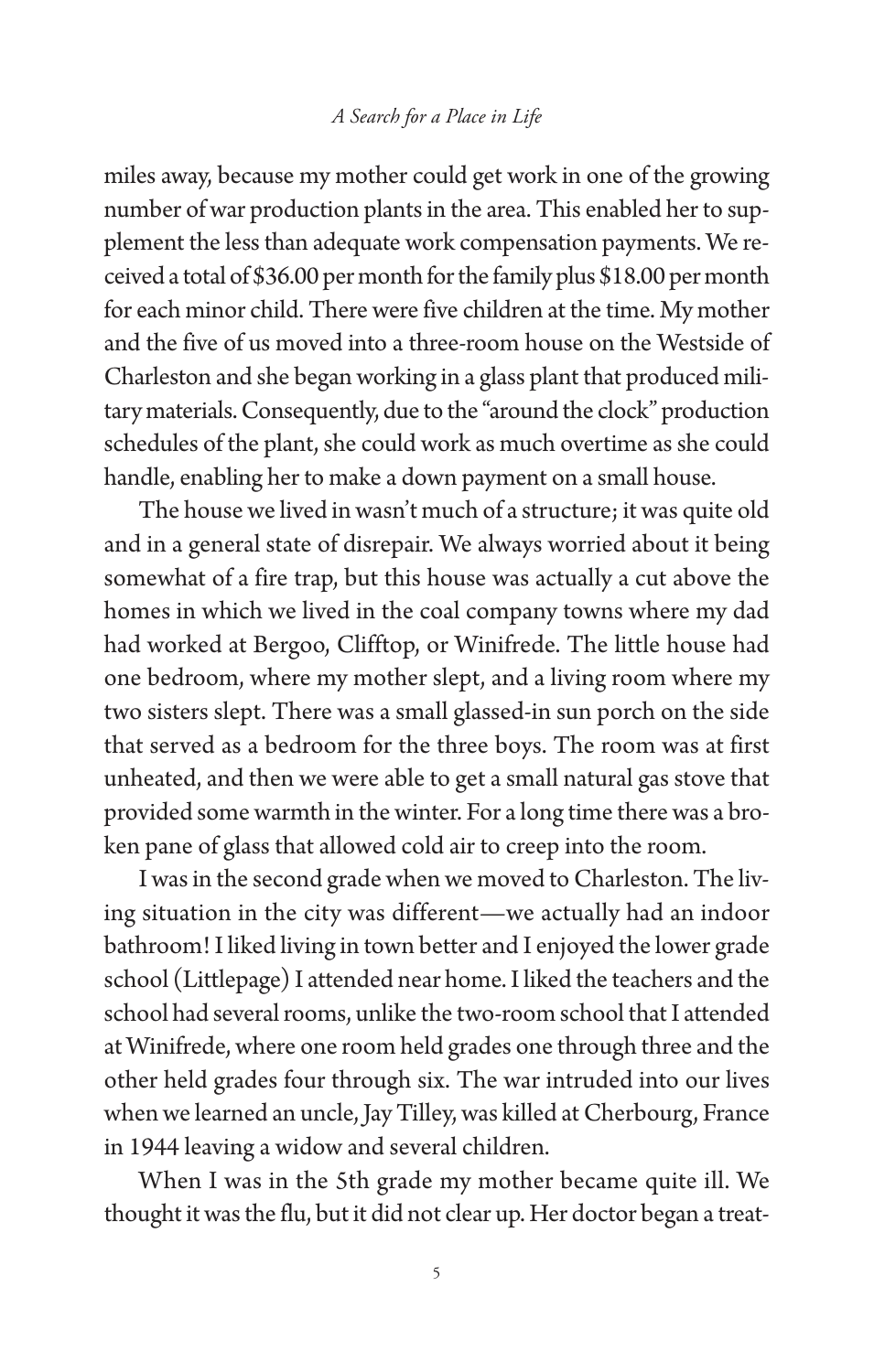ment for pleurisy that involved putting a very tight binding around her chest. This caused a great deal of pain. After a few days of this misery she went to see the doctor to have the binding removed. Shortly after he removed the binding, while she was still in the doctor's waiting room, she had a massive coronary and died. She was only thirty-two. My mom did not see the end of WW II and left behind four minor children: Dickie, age seven; Jerry, age nine; me, age eleven; and Joan, age fifteen.

The four of us lived in our house with our older sister Gloria, who was eighteen years old. Our grief was overwhelming and we lived in the almost constant fear that we would end up in an orphanage. Within a few months of our mother's death, Gloria married a recently discharged Navy sailor, Russell Chandler. They lived with us for a few months, but our house proved to be too small and the arguments too loud, so they left. We were four children living alone. Although we were underage we were determined to continue our lives as we had been living. We did not want to be separated. My fifteen-yearold sister Joan was a very determined person and provided the glue to make this arrangement work. We prepared our own meals, got ourselves off to school, paid the bills (when we could), and tended to our own business.

The fact that we were without adult supervision did not mean that my sister, my two brothers, and I lived as feral children such as the Wild Boy of Avignon—not be any means. We tried to maintain a home life of sorts: we went to school, stayed at home most nights, maintained reasonable hours (every one of our friends had to go in at night so we didn't have any one to play with), and cooked our own meals—and did everything we could to avoid being separated as a family. We were well aware that if we failed at these tasks or called attention to our unusual situation we might wind up living in an orphanage, which to us was unacceptable. We formed a very close unit; it was us against the rest of the world.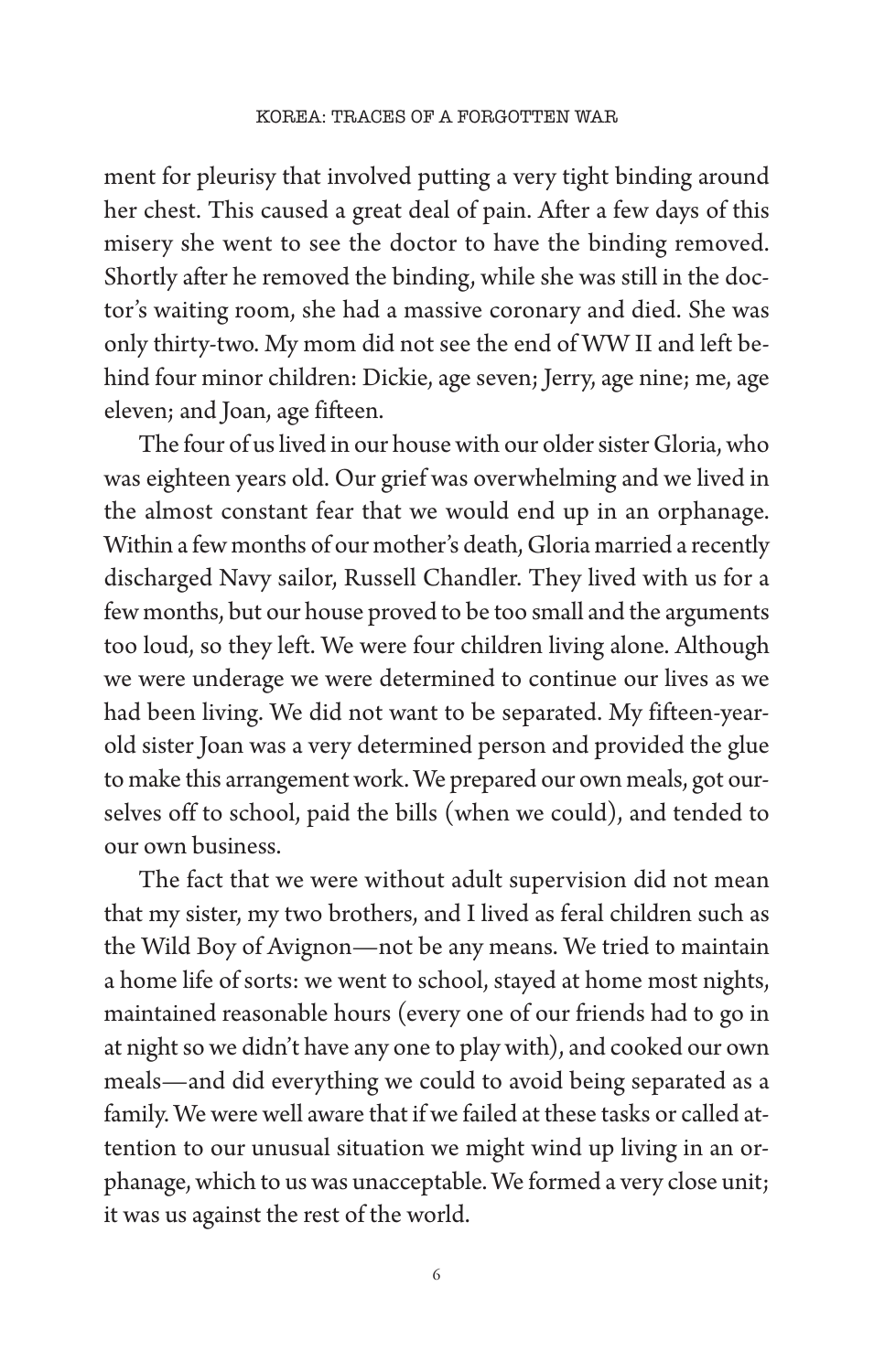### *A Search for a Place in Life*

Growing up without parents or any adults in our home was filled with many uncertainties and voids. There were times when we felt isolated from society and alone. It would have been valuable to have some adult advice and perspective. It would have been comforting to have a parent's touch in times of troubles or uncertainty, not to mention having help with creature comforts. There were many nights that we went to bed with empty stomachs and more nights in which we went to bed with an emptiness in our souls. Although children living alone can do a lot to support each other, there are many things that they cannot do.

In some respects, however, we fared pretty well. The closest thing to adult supervision that my brothers and I ever had was our older sister, Joan, who tried to provide guidance; but she asserted little in the way of control over our activities, especially as we grew older and she had her own worries to contend with. We had a guardian, my Uncle Mark,whowas a bachelor and had his own life to lead. His duties as guardian were few and he was seldom bothered because we wanted to be left alone.

At first we needed Mark just to sign papers but when we learned to reproduce his signature, for example, to sign our report cards, we didn't need to call on him at all. (I can still do a pretty good job of signing his name even after all of these years). Mark lived a few miles away and we rarely saw him, although he was handy a few times that we needed to thaw our pipes when they froze. In a pinch we could get a bit of advice from our maternal grandmother who lived a few miles away (with Mark). Shewasin poor health (diabetes) and could not provide much help except occasionally taking my baby brother Dickie in for a meal and a bit of temporary company.

The absence of adult role models was not something that we were particularly concerned about. We thought we were getting along just fine without them. An interested outsider, if there had been such a person, would likely have disputed this. Our deportment suffered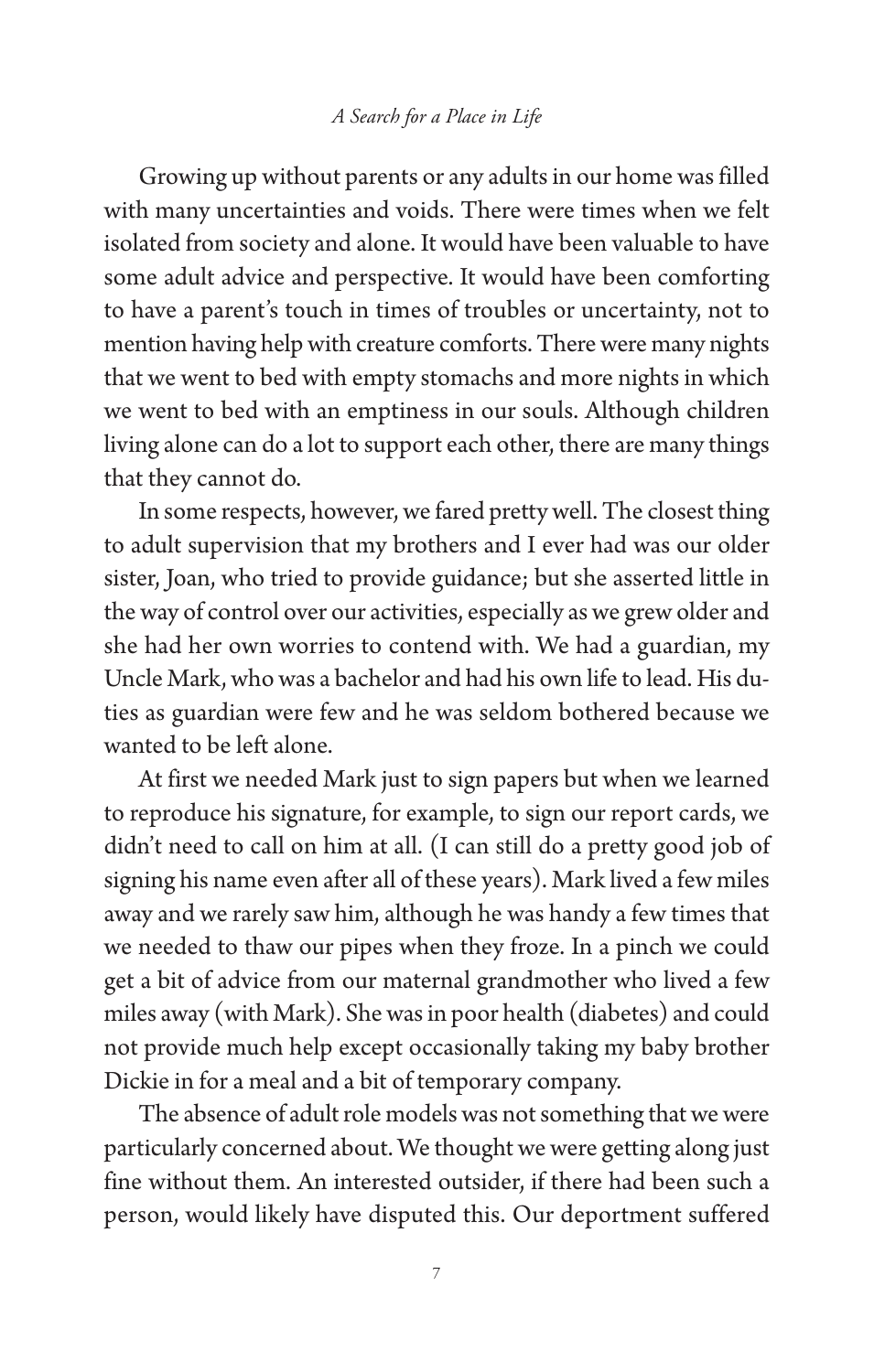somewhat from not having a proper model to follow. We didn't always have clean clothes to wear or particularly good table manners, but we pretty much avoided major problems.

We did have some "adult" influence, however, because we went to every movie that we could. Movie characters were the people from whom we learned adult roles and adult behavior. There were times that we spent the entire day on Saturday and Sunday in the movies watching and re-watching whatever was playing; these were most often western movies with Gene Autry and Roy Rogers, and we especially liked the war movies that appeared to be plentiful at the time. I think the times we "imitated" movie characters, such as the Three Stooges, our behavior problems might have been more evident.

The movies were essentially free for us. Jerry and I would usually take an extra job of passing out fliers, show bills as they were called, in return for free passes. If we had one free pass my brothers and I could get everyone into the show quite easily. We soon got to know the people that took up tickets who might let us pass through the line. Or, if that did not work, then one of us would go into the theater on a pass and then, in a few minutes, open the fire exit to let the others, including friends, inside. We watched movies and ate popcorn and candy for lunch and supper. It never bothered us that sometimes when we left the theater we had splitting headaches. Movies were a great escape for us; and besides, we had nothing else to do with our time. I remember one time that we simply stayed all night in the theater after the last show played and hung out until the next morning when we went home.

Some Sundays, when we were short of money, we had a way of getting a little change. The three of us would go to Sunday school at a small church near home. At the end of the lesson the teacher would draw names from a hat and the winner would get a quarter. Since there was only one other boy in the class and we were three we had pretty good odds of winning the quarter. We would take our quarter